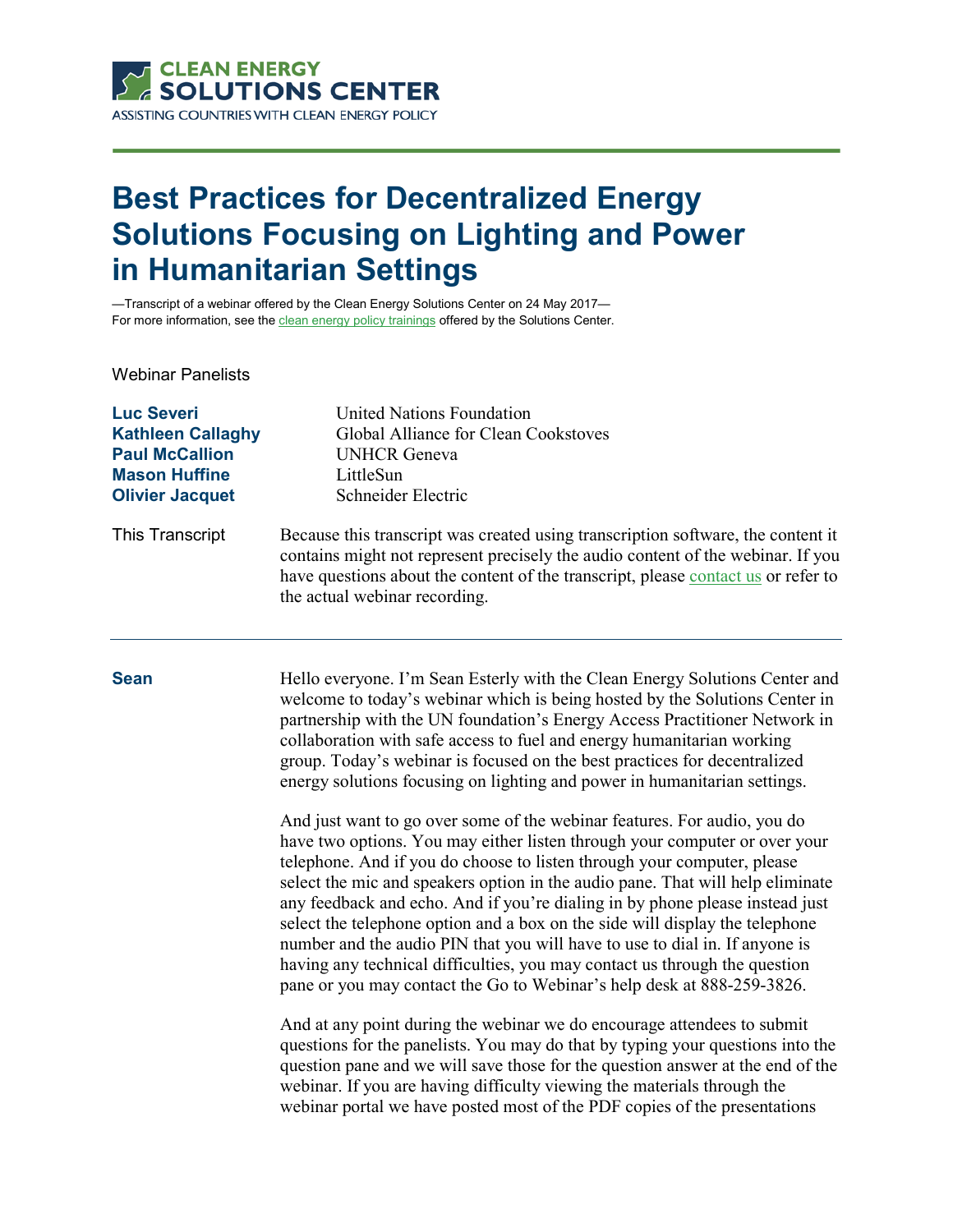and we'll be posting all of them at the [cleanenergysolutions.org/training.](https://cleanenergysolutions.org/training) And you may download those there. Also, we'll be posting an audio recording of the presentations to that same page within a few days of today's broadcast. And just a reminder we're also adding Solutions Center recordings to [our](https://www.youtube.com/user/cleanenergypolicy)  [YouTube channel,](https://www.youtube.com/user/cleanenergypolicy) where you'll find other informative webinars as well as video interviews with thought leaders on clean energy policy topics.

One important note of mention before we begin our presentations is that the Clean Energy Solutions Center does not endorse or recommend specific products or services. Information provided in this webinar is featured in the Solutions Center's resource library as one of many best practices, resources reviewed and selected by technical experts. And we have a great agenda for you today centered around the presentations from our guest panelists Kathleen Callaghy, Paul McCallion, Mason Huffine and Olivier Jacquet who have joined us to discuss the role of distributed energy solutions in humanitarian conflict in displacement settings.

Before we jump into the presentations I just want to provide a quick overview of the Clean Energy Solutions Center and the Clean Energy Ministerial. And the Luc Severi from the United Nations Foundation will provide a quick overview of the energy access practitioner's network. Then following the panelists' presentations is when we'll have the question and answer session where the panelists will address questions submitted by the audience. And then just a reminder at the end of the webinar you'll be automatically prompted to fill out a very brief survey for us and we thank you in advance for taking a moment to respond to that.

So, the Solutions Center was launched in 2011 under the Clean Energy Ministerial. And the Clean Energy Ministerial is a high level global forum to promote policies and programs that advance clean energy technology, to share lessons learned and best practices and to encourage the transition to a global clean energy economy. There's 24 countries along with the European commission that are members covering about 90 percent of clean energy investment and 75 percent of global greenhouse gas emissions.

And as I said earlier this webinar is provided by the Clean Energy Solutions Center which focuses on helping government policy makers design and adopt policies and programs that support the deployment of clean energy technologies. And then this accomplished through support and crafting and implementing policies and regulations relating to energy access, no cost expert policy assistance and peer to peer learning and training tools such as this webinar for example. And the Clean Energy Solutions Center is cosponsored by the governments of Australia, Sweden and the United States with in kind support from the government of Mexico.

And the Solutions Center provides several clean energy policy goal programs and services including a team of over 60 global experts that can provide remote and in person technical assistance to governments and government supported institutions. The no cost virtual webinar trainings on a variety of clean energy topics, partnership building with development agencies and regional and global organizations to deliver support and also an online library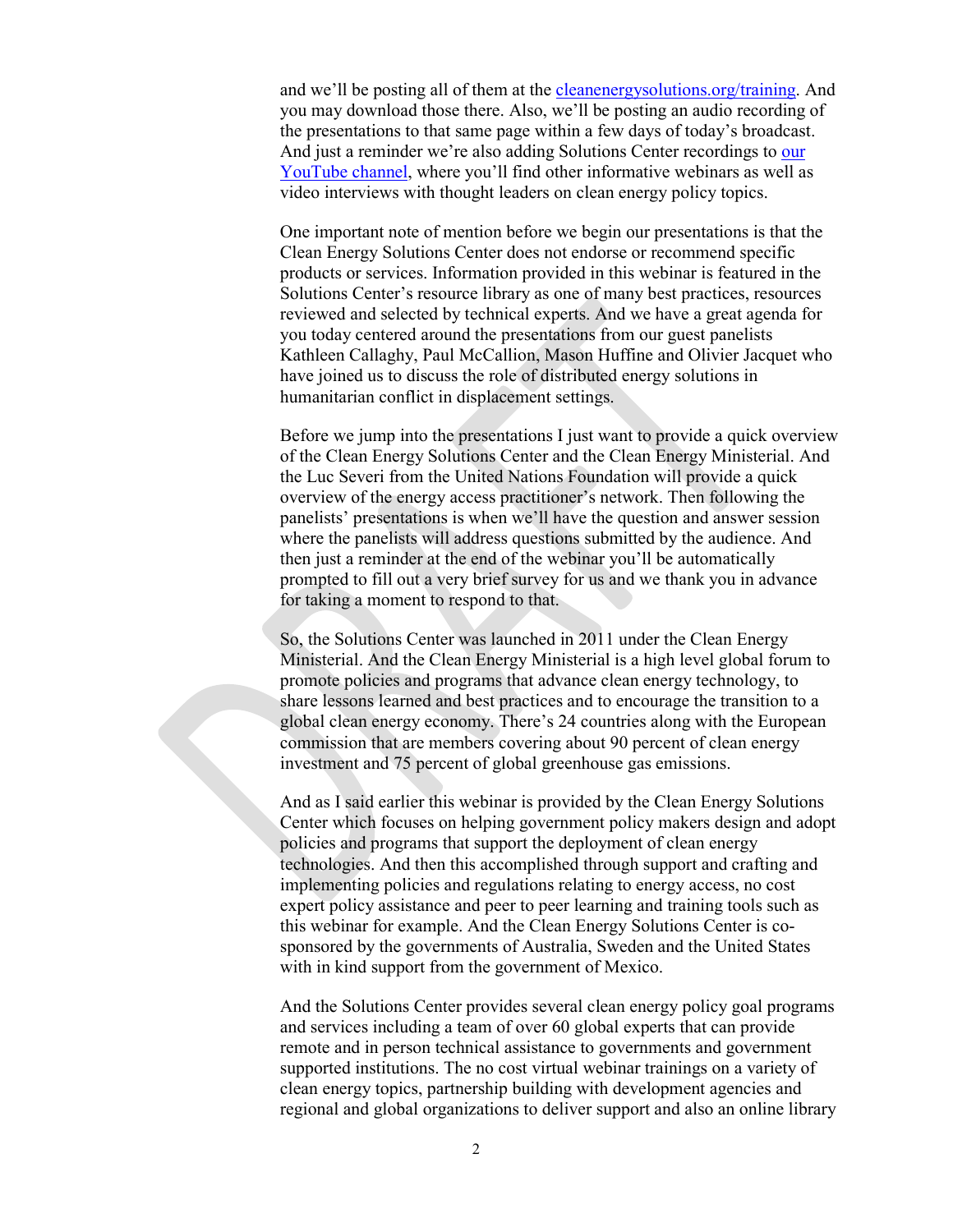containing over 5,500 clean energy policy related publications, tools, videos and other resources. And primary audience for the Solutions Center is made up of energy policymakers and analysts from governments and technical organizations in all countries. But then we also strive to engage with private sector NGOs and also civil society.

And the Solutions Center is an international initiative that works with more than 35 international partners across a suite of different programs. And several of the partners are listed on the slide and include research organizations like IRENA and the IEA, programs like SE4ALL and regionally focused entities such as the ECOWAS center for renewable energy and energy efficiency as well as many others.

And finally, one of the marquee features that the Solutions Center provides is our no cost expert policy assistance known as ask an expert. The ask an expert service matches policy makers with one of the more than 60 global experts selected as authoritative leaders on specific clean energy finance and policy topics. So for example, in the area of lighting we're happy to have Gusto Gomez and light and project manager serving as one of our experts. So if you have a need for policy assistance specifically in lighting you could apply and we would connect you with Gusto or any other clean energy sector we have experts in those areas as well.

And again, the assistance is provided to you completely free of charge. So if you have a question for our experts please feel free to submit it through our simple online forum at [cleanenergysolutions.org/expert.](https://cleanenergysolutions.org/expert) And we also invite you to spread the word about this service to those in your networks and organizations.

And so now I would like to provide some brief introductions for today's webinar. Today's webinar is being co-moderated by Luc Severi. He is an energy access manager for UN Foundation's energy access activities focusing primarily on the energy access gap in the health sector. And for our panelists today, first up is Kathleen Callaghy who is a program associate with humanitarian Global Alliance for Clean Cookstoves. As a program associate she coordinates the alliance's co-leadership of the safe access to fuel and energy also known as SAFE humanitarian working group.

And our second speaker, following Kathleen we will hear from Paul McCallion. Paul is an energy officer with UNHCR based in Geneva within the division of program support and management and provides technical support to a wide range of projects. And then following Paul we will be hearing from Mason Huffine who is business and sales director at Little Sun. He has worked to expand business in Africa and developed a strong humanitarian program within the company. And then our final speaker today is Olivier Jacquet who is global account manager with refuges emergency in war in sustainable development and global strategy at Schneider Electric. And so, with those introductions I'd now like to turn things over to Luc.

**Luc** Hi, Sean. Hi everyone. Good morning, good afternoon, good evening depending on where you're calling in from. Very excited to be here. Very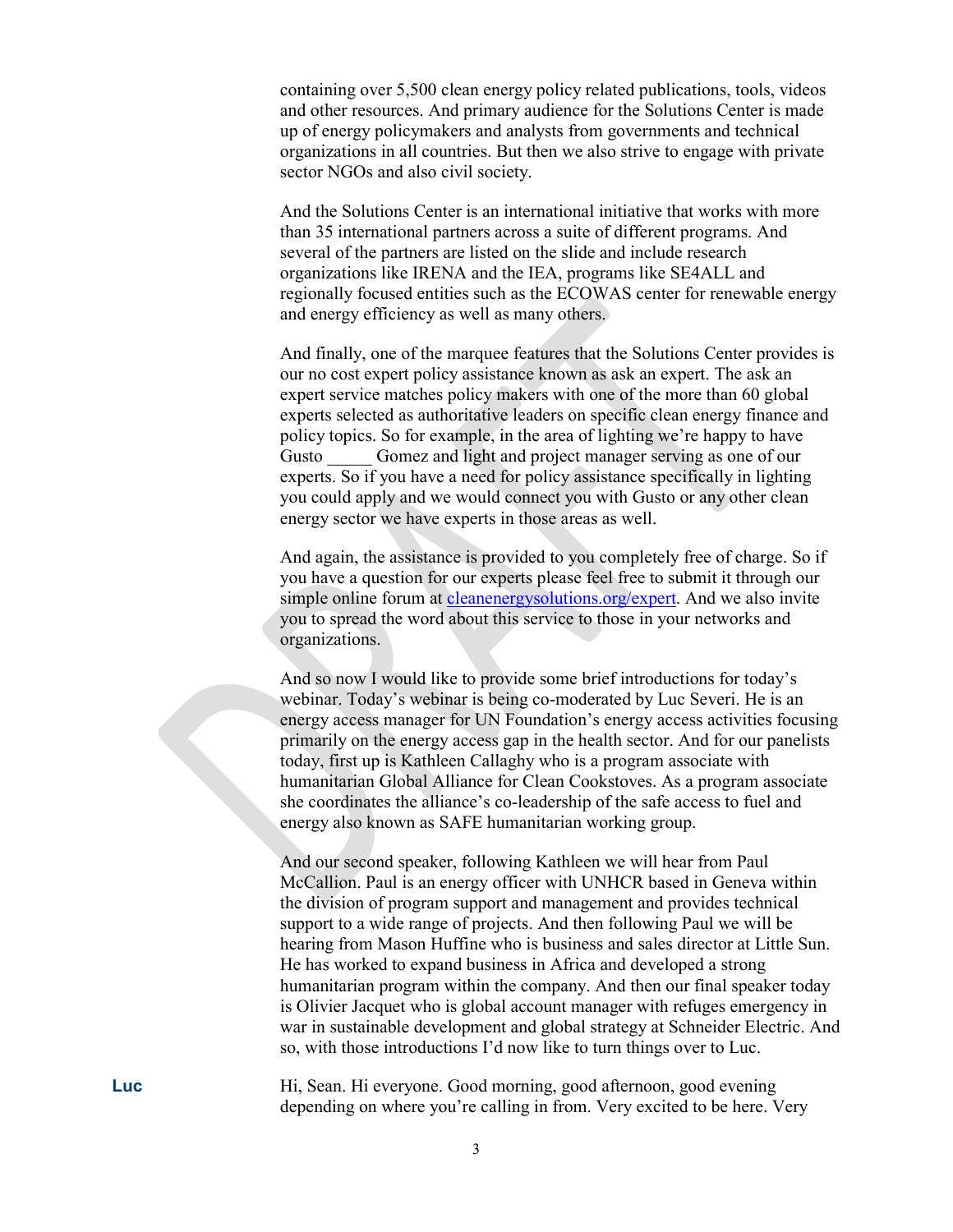excited to have this webinar to be able to talk about a very exciting especially about our stellar lineup. So I'm going to keep this short so we can all learn more from our expert panelists. Today's topic as it was mentioned by Sean is we'll talk more about the best practices on decentralized energy solutions focusing on lighting and powering in the humanitarian sector. I'm first going to provide some introduction in terms of what the Energy Access Practitioner Network represents and who we are. There is—we have a massive challenge on our hands still in the energy space, in the energy access space. We're still more than one billion people around the world are lacking energy access. And then a further billion are lacking reliable access. And the numbers on the clean cooking side mirror that or actually exceed that.

So the UN Foundation launched the Energy Access Practitioner Network back in 2011 to support or to help meet this energy access challenge. The Energy Access Practitioner Network or EAPN in short is currently the largest global network of energy access practitioners currently counting more than 2,500 members. If any of you on the line are not yet a member I of course encourage you to join the Energy Access Practitioner Network through energyacces.org. Membership is free of charge.

And through the Energy Access Practitioner Network we're able to share knowledge. We're able to build partnerships and facilitate that and also to help catalyze actions. We have a range of activities. I think the one that is most relevant today is our webinar series where we organize monthly webinars usually on a specific theme and typically also fitting within a series. So this one fits in our best practices series. Clearly the theme today is we're focusing much more on the humanitarian sector than in our previous webinars.

So as I said this will be the theme for this webinar, powering and lighting in the humanitarian sector whereas in recent times the conversation has revolved very actively around the clean cooking side about food security and we are very excited to have this opportunity to quite literally shed a little bit more light on the electricity side of how energy impacts humanitarian settings. So we'll focus specifically on powering and on lighting today. We also encourage you to join the conversation on Twitter in particular using #PNwebinar. We also always use #energyaccess through our handle Energy Access PN. PN of course standing for the practitioner network.

So very briefly and this is also an introduction of course to our next speaker Kathleen. The UN Foundation's Energy Access Practitioner Network is a steering committee member of SAFE which stands for Safe Access to Fuel and Energy. But in recent years we've also carried out several events in partnership with UNHCR with lighting global, with GOGLA to help shed more light on this topic to talk more about solar lighting in particular but also about powering humanitarian relief efforts.

And lastly, a little shout out to the EAPN annual survey which we carry out or which was carried out over the summer of 2016 which is also available through our website in which we included a small section on humanitarian energy because a significant number of our practitioners, of course two of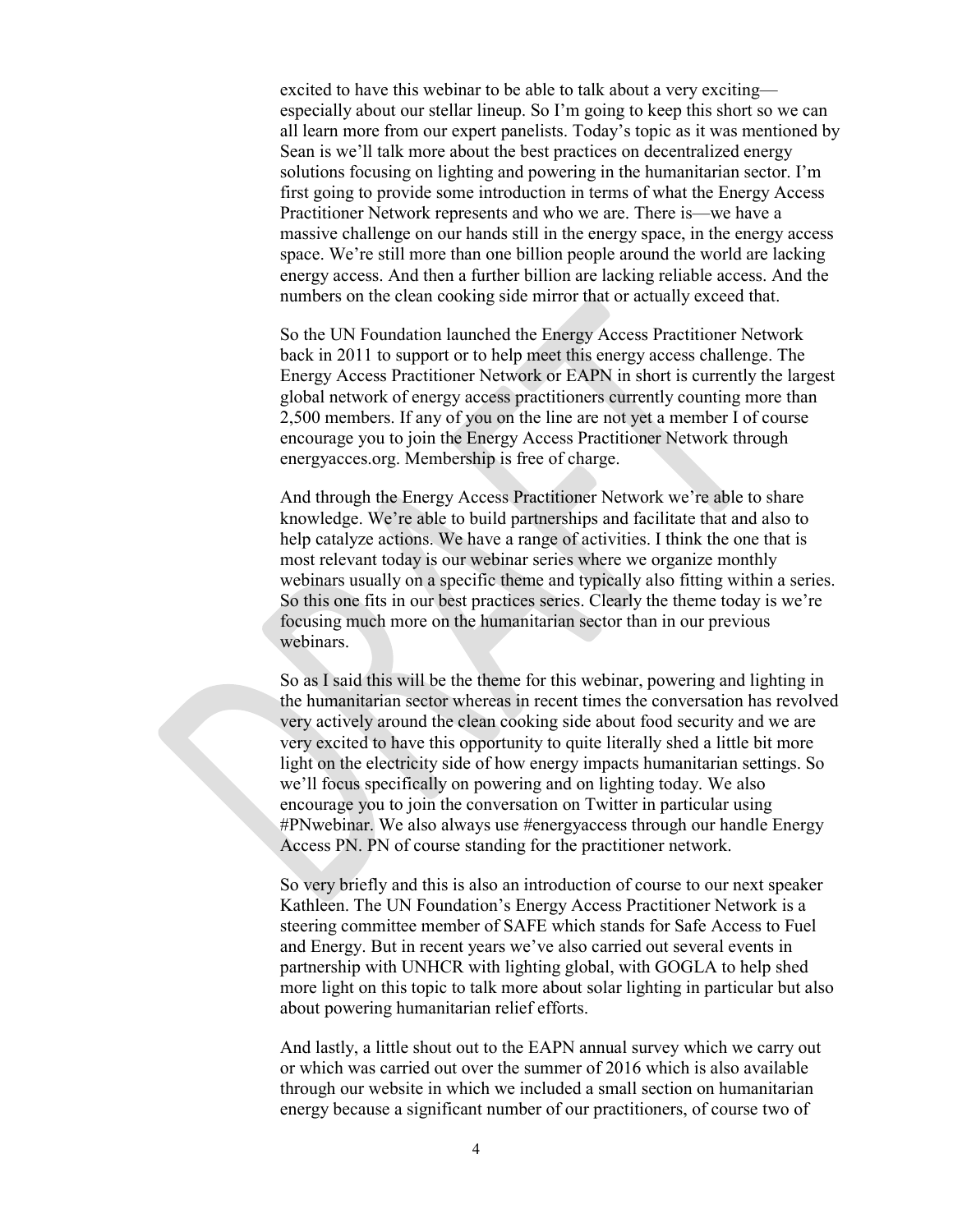those are also on the line today in Little Sun and Schneider Electric are active in the humanitarian sector as well in addition to their other activities. So without further ado I'll pass this back first to Sean and then to Kathleen. But we're very excited to learn more about this topic from our speakers. Sean?

**Sean** Yeah. Thank you very much Luc. And with that actually we'll just turn things right over to Kathleen for her presentation.

**Kathleen** Thanks Sean and thanks Luc for that great introduction. As Luc mentioned much of the sort of buzz around this topic in the last couple of years has been on cooking and cooking solutions. So I'm just quickly going to run us through that perspective on things and then set the stage for the discussion of lighting and powering today which I'm really excited for. So just a brief introduction. The Global Alliance for Clean Cookstoves is a public private partnership whose mission is to save lives, improve livelihoods, empower women and protect the environment. And overall our goal is to create or to facilitate 100 million households adopting clean and efficient cook stoves by 2020.

> A large part of our humanitarian portfolio is dedicated to co-leadership of the safe humanitarian working group, the mission of which is to facilitate a more coordinated, predictable, timely and effective response to the fuel and energy needs of crisis affected populations. The working group is currently cochaired by us and by the Food and Agricultural Association and the World Food program with a steering committee that includes all of the organizations that you see here, especially highlighting UNHCR.

> Just to give a brief overview on the role of the working group and the alliances work within it, the alliance's work is based around six humanitarian pillars coordinating the sector and sharing information on energy access in humanitarian settings. And this is where the SAFE working group comes into play. Largely when there are humanitarian emergencies such as the Nepal earthquake we helped to mobilize around providing access to products on the ground related to energy since there is no formal role for this in the humanitarian system. We commission research and build evidence such as the link between the risk of gender based violence and firewood collection, providing technical support, building capacity through annual workshops that aim to train humanitarian practitioners how to think about incorporating energy, advocating for energy access globally both to the UN based humanitarian system and then mobilizing resources for energy projects in humanitarian settings.

> So to set the stage for our discussion today as we've seen, we've seen global displacement numbers skyrocket in the last couple of years. In 2015, UNHCR reported that 65.3 million people are, were forcibly displaced from their homes as a result of persecution, conflict, generalized violence or human rights violations. That number of—the number of displaced people is in reality much higher when you add in natural disasters. So I think OCHA set it last year closer to 125 million.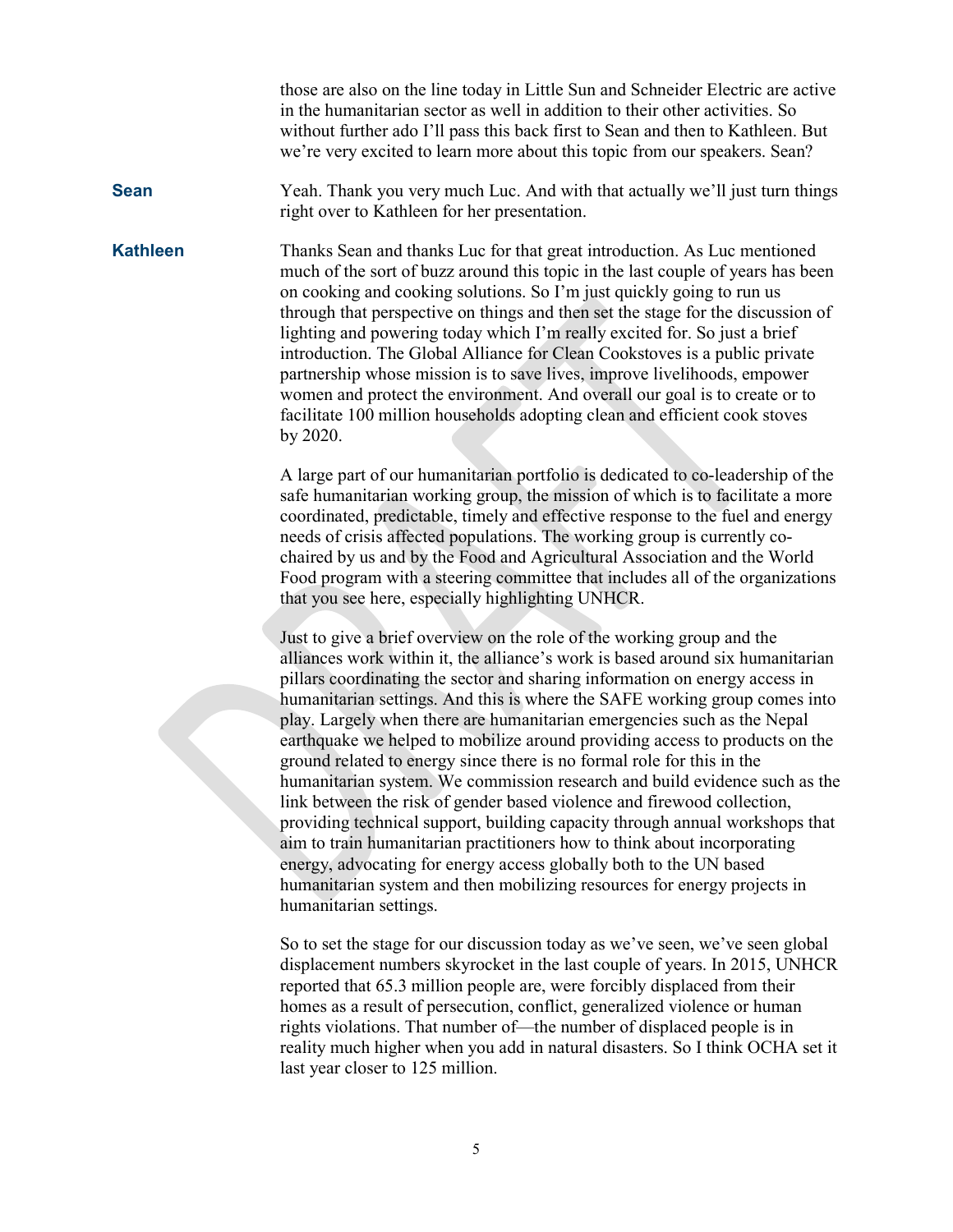|             | The difficulty here is that most of these people rely on biomass energy so<br>firewood, charcoal and agricultural waste as a key source of their fuel for<br>cooking, for heating and in some cases, even for lighting, so candles,<br>kerosene lamps and so forth. So the goal of the SAFE working group and the<br>alliance within it is to reduce the risks that crisis affected people experience<br>because of these, this poor and limited access to energy. So we've done quite<br>a lot of advocacy work around raising the awareness about these risks that<br>exist.                                                                                                                                                                                                                    |
|-------------|---------------------------------------------------------------------------------------------------------------------------------------------------------------------------------------------------------------------------------------------------------------------------------------------------------------------------------------------------------------------------------------------------------------------------------------------------------------------------------------------------------------------------------------------------------------------------------------------------------------------------------------------------------------------------------------------------------------------------------------------------------------------------------------------------|
|             | So what you're seeing right now are some examples of how energy access<br>plays into existing sectors within humanitarian response including food<br>security and nutrition, protection, health, livelihoods and environment. But<br>the reality is that energy interacts with almost every area of humanitarian<br>response. So what you'll see here is the humanitarian cluster system which is<br>how the UN OCHA organizes aid among its different—apologies there—<br>organizes aid into different categories. Energy currently has no formal role<br>within this system. It's kind of addressed ad hoc throughout. But as these<br>little icons show cooking, powering, lighting and heating have a role in most<br>of these wedges.                                                        |
|             | So just to before we pass over to Paul as we stated before the Global Alliance<br>for Clean Cookstoves has done quite a lot of communication around the<br>dangers related to cooking and especially related to the safety of women and<br>children. So today we wanted to support this discussion on powering and<br>lighting. And you'll see here just a couple of examples of why these<br>technologies are so important. Mobile phones for example are becoming<br>increasingly important in humanitarian emergencies for people to stay in<br>touch with each other and communicate with their loved ones. So in order to<br>make use of many of the fancy apps that are coming out of the Silicon Valley<br>these days to assist refugees, refugees need to be able to charge their phones. |
|             | And then of course lighting has always been a key part of energy access in<br>humanitarian settings for safety but also for education and the ability to work<br>after dark. I believe that's exactly five minutes so I'll stop there.                                                                                                                                                                                                                                                                                                                                                                                                                                                                                                                                                            |
| <b>Sean</b> | Great. Thank you very much Kathleen. And we will turn things over no<br>to Paul.                                                                                                                                                                                                                                                                                                                                                                                                                                                                                                                                                                                                                                                                                                                  |
| Paul        | Hello, everyone. This is Paul McCallion and I'm the renewable energy officer<br>with UNHCR. And I'm just here to present on basically lighting and power in<br>humanitarian context. And some updates on I suppose the state of play. So<br>lighting and power needs across camps and host communities.                                                                                                                                                                                                                                                                                                                                                                                                                                                                                           |
| <b>Sean</b> | And, Paul, sorry. Just before you get started, we can't see your slides yet.<br>Can you accept the controls over? We can show them for you.                                                                                                                                                                                                                                                                                                                                                                                                                                                                                                                                                                                                                                                       |
| <b>Paul</b> | Will do it. Ok. How is that?                                                                                                                                                                                                                                                                                                                                                                                                                                                                                                                                                                                                                                                                                                                                                                      |
| <b>Sean</b> | I still can't see them.                                                                                                                                                                                                                                                                                                                                                                                                                                                                                                                                                                                                                                                                                                                                                                           |
| Paul        | Hold on. What about that? We're there? Yeah Ok.                                                                                                                                                                                                                                                                                                                                                                                                                                                                                                                                                                                                                                                                                                                                                   |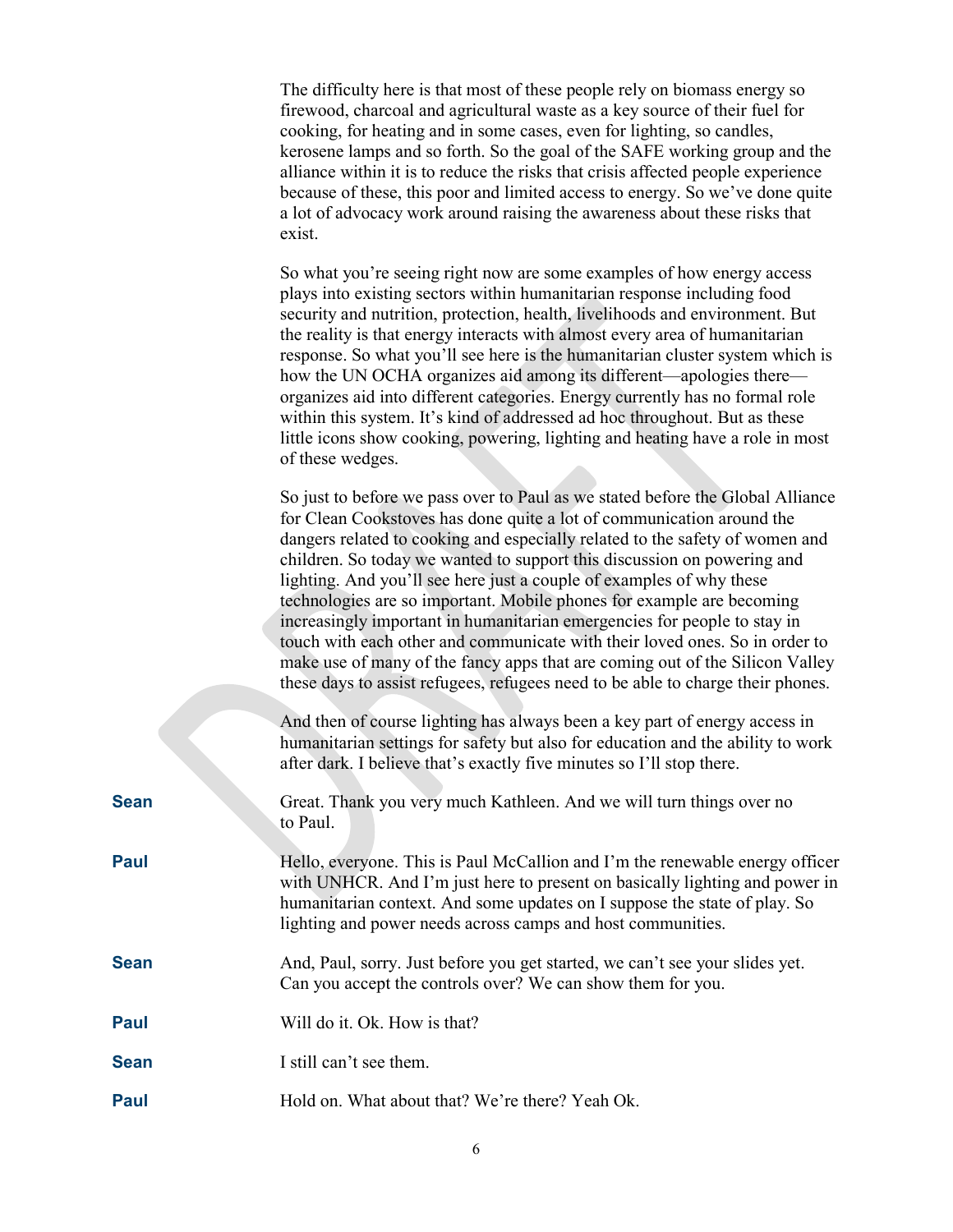**Sean** Perfect. Thank you.

**Paul** Ok. So just to go back so basically my name is Paul McCallion. I'm the renewable energy officer with UNHCR based out of Geneva with sort of like travelling to the projects for planning or whatever the need may be. So lighting and powering across the camps and host communities in the humanitarian context, just to emphasize at the start it's extremely important that any—let alone any planning is appropriate technology wise and culturally wise but also that both communities benefit from it. So although our mandate may be more with refugees, we always have to ensure that any work that we're doing ties in with any security or energy policies that the government have and also that the host communities also see the benefit and that we have cohesion and consensus across any of the planning that we do.

> The slide that you see at the moment was Azraq camp. That's prior to the solar farm that was—that got up and started last week. And Azraq in Jordan we've just commissioned and switched on 200 megawatts of the solar farm for the refugees. It's exciting for us in that it ties into the national grid and ties into the government's renewable energy strategy and it ties into the grid and that the host community are 20 to 30 kilometers away so the energy going into the grid benefits the country as a whole. And then obviously we don't need the environmental headaches of battery storage because the grid is our pathway. So we put in during the day and we take out at night.

> So the state of play, fuel and energy poverty across the developing world, never mind in a humanitarian setting is pretty acute. Of energy poverty fuel poverty would be the largest need. And like what Kathleen has said it's unfortunately still being mainly based on wood and biomass. So some of the stuff UNHR are moving in the direction of partners like global alliance, other partners who we'll go through later is the fuel distributions. So like Jordan obviously the vegetation is where we're looking at gas distributions. Cash for fuel where we give cash distribution to refugees and sometimes host communities and they identify the best fuel option.

So for example, in Nepal it's the cash distribution will always be on LPG because that is what the preferred fuel is with both communities. Then we're doing some pilots in where we're trying to work with gas distributions through conversion of charcoal providers to become gas providers. And again, that's where scenarios where there's just clearly not enough vegetation. Clearly in a lot of countries there is some form of by product from gas and \_\_\_\_\_\_. On the lighting front the traditional approach we always took was street lighting and household portable items. That obviously is still very important from a protection point of view for trying to address basic energy poverty at a household level.

Community power would be community centers, maybe besides sports grounds would be clinics, would be what you'd expect. And the solar farms, there's another one planned for Jordan and the one I just spoke about earlier in Azraq. And then mini grids we're starting to try to expand our knowledge and also our energy solutions through mini grids. Mini grids are like small solar farms or in some cases they may just be two 100 watt panels clumped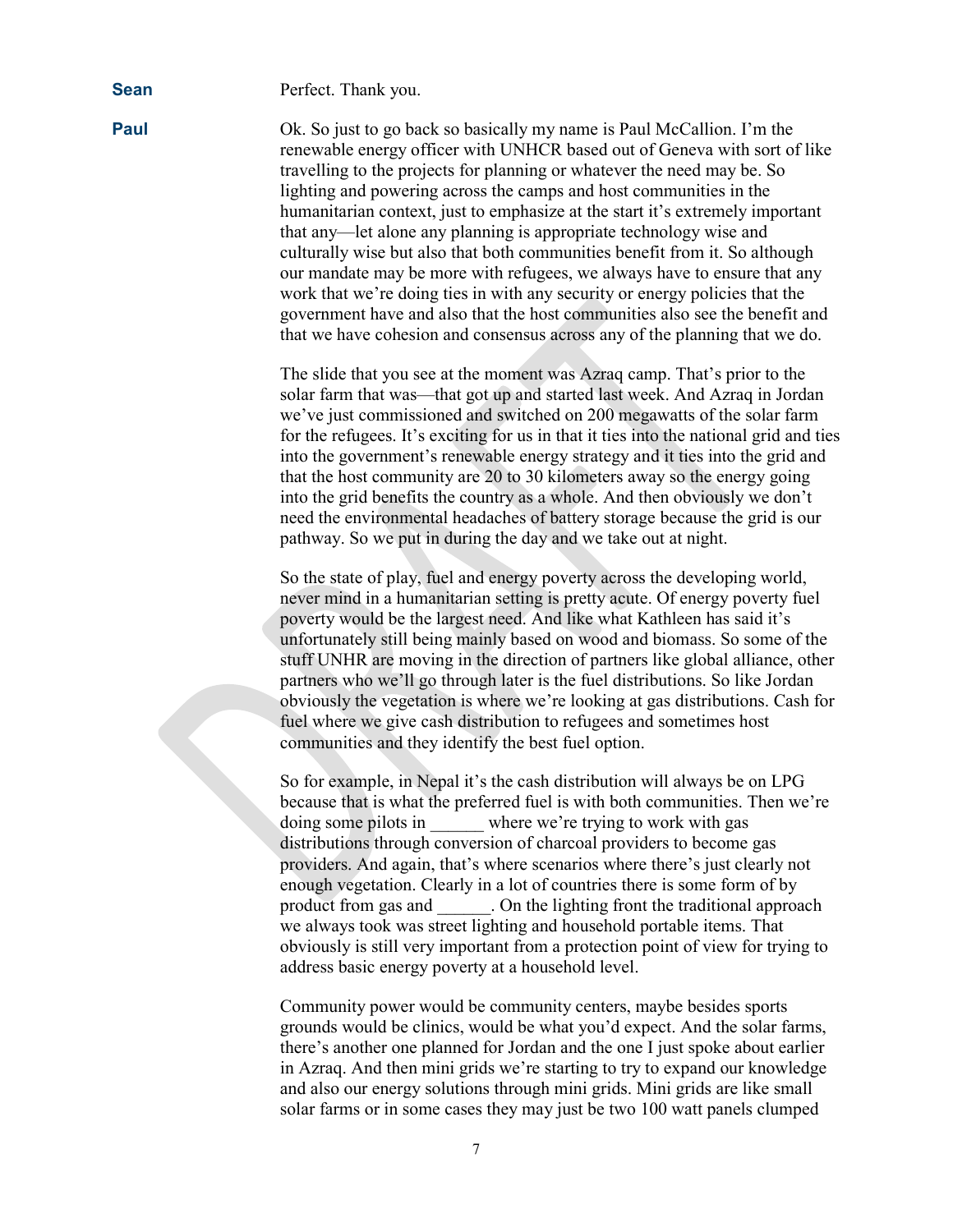together producing energy for community power needs, community lighting needs.

And then so CBIs as I briefly mentioned. CBIs, cash based interventions. Cash based interventions is where we try to give cash vouchers to refugees to design their own lighting solution which could be they could decide to prioritize three small lights or they could decide to prioritize one large light with phone charging capacity. And then also on the fuel front it will allow them to choose the stove or the fuel that they find most appropriate. Because as we all know, sometimes the—sometimes when you overdesign something whereas you just need to be basic and actually go to the people you're actually supposed to be working for and say what do you think the best solution is.

So Nepal and Ethiopia we've been starting to plan for 52 mini grids in Ethiopia in the region, Malca Dida for the refugee and host communities. And in Nepal, we've just had—we're in the middle of a very successful collaboration with EWB engineers without borders USAID on mini grids. So we've had a lot of strong technical support from engineers without borders and we've had funding from the IKEA foundation which has allowed us to do a lot more energy planning and do it correctly and do it in a lot more planned and less ad hoc way. And then some of these—these are just some of the new partnerships.

It goes without saying that we've always been involved with UN Foundation. We've been involved a lot with lighting global as in Africa and Asia. And we've also been long before I joined UNHR we've been working with the globalized clean cook stoves. So we're trying to bring the mesh between maybe creating an environment across camps and host communities that enables target communities to, their markets to have access to products they choose. So for the likes of Philips or Little Sun or Schneider we're taking they're just three examples where we're trying to get to the state where we empower the populations to make their own decision about a product. And also through that obviously local vendors would then start supplying the product and then the product is a lot more accountable warranty wise and stuff like that.

Euroelectric is where we are, we're working with Euroelectric to try to create the \_ where we've got technical expertise in the different European energy or electricity providers. So for example, it could be a national electrical distributor from Portugal or Spain or whatever. So they would offer their high level of expertise across the different areas of expertise that we need be it biogas, be it lighting, be it solar farms. So that's a pretty big and exciting collaboration too. Moving energy initiative, we've been working with for the last three years and EWB USA we've already mentioned. We're starting to collaborate then on technical side.

COOPI, we've started to work with them, a lot of them in their early stages. FAO we've obviously got a lot of common need when it comes to addressing fuel. Practical action we've started working with. We've got a strong reputation in development market based energy solutions. The World Bank.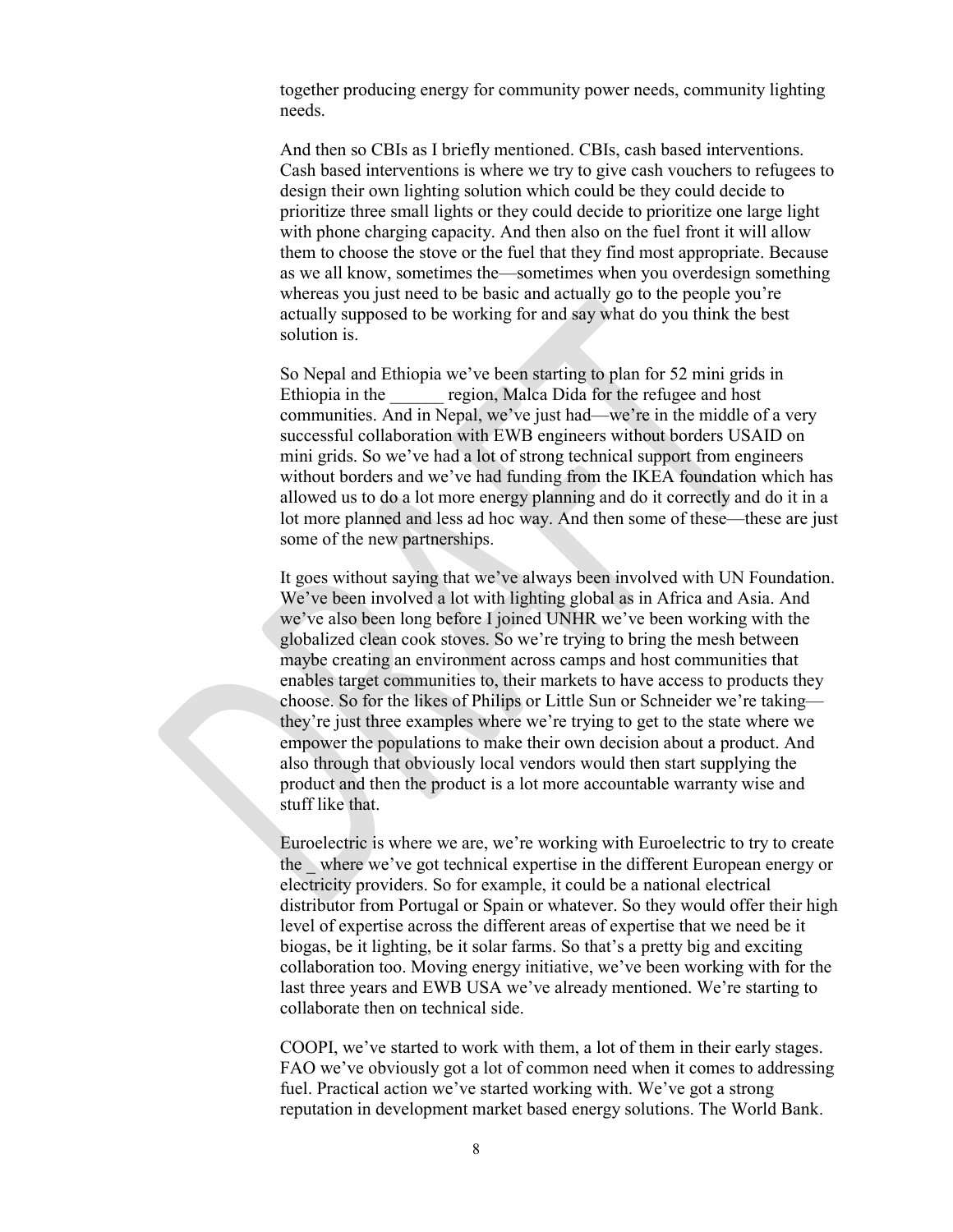WFP and GIZ we're starting to work on with the early stages of maybe trying to move our operations to being less diesel fuel dependent so trying to actually make our operations and our programs also more \_\_\_\_\_ as well as trying to identify the needs of the refugees and host communities. And that's me done and I'm happy to answer questions at the end of, during the discussion period.

**Sean** Thank you very much Paul. We'll move right along to the next presenter, Mason.

**Mason** Ok. All right. Press the button. Great. So I just want to say thank you for including Little Sun in this program and thank you to everybody joining who have a passion for energy access to those most vulnerable. Little Sun is a German based solar product manufacturer and we have produced the sort of iconic Little Sun which actually started as an arts project in Europe but has become an actual company doing solar all over the world. We produced the Little Sun solar lamp as well as the power bank Little Sun charge which is a phone charger. And we have other products that we're developing now as well.

> The company is a social business and a registered B corps. And we're unique in that we have about equal sales in the on-grid market as well is in the offgrid market. And Little Sun has become a bit of a symbol of light and hope in the humanitarian sector. We can see this when we receive images back from our partners who are doing work in this area. And because Little Sun has such a presence in the on-grid market and on grid world, we're able to bring attention to this issue through that.

> Our focus has always been on trade and developing our distribution and business networks around Africa. But with the growing refugee crisis we've increasingly been asked by NGOs and other relief agencies to get involved in providing personal portable solar lamps into these settings. And we've now set up a Little Sun Foundation and have a humanitarian team to support this type of work. And we're starting to see the impacts from this.

> We've done projects in Ethiopia with IOM, international migration organization, supplying lights for IDPs who are receiving them in the dignity kits. We've done projects with Oxfam in South Sudan where they put them into their hygiene kits with the women's safety program. We've worked in Nigeria with Save the Children with people escaping the Boko Haram. We've also worked in Uganda with UNHCR in a small schools' project running education lighting. We've worked in Nepal after the earthquake with disaster relief and we're doing projects in Tanzania and Rwanda. And currently in Rwanda we are testing our market based solution.

And as I think was mentioned before, because energy access has not ticked a real traditional box in the humanitarian sector such as shelter or water and sanitation. It hasn't actually been that easy to get these kind of products or these kind of things into these projects and to get these things moving. But really there's a really strong case for what I think is classified as portable integrated solar products. We know that there is a demand. We heard from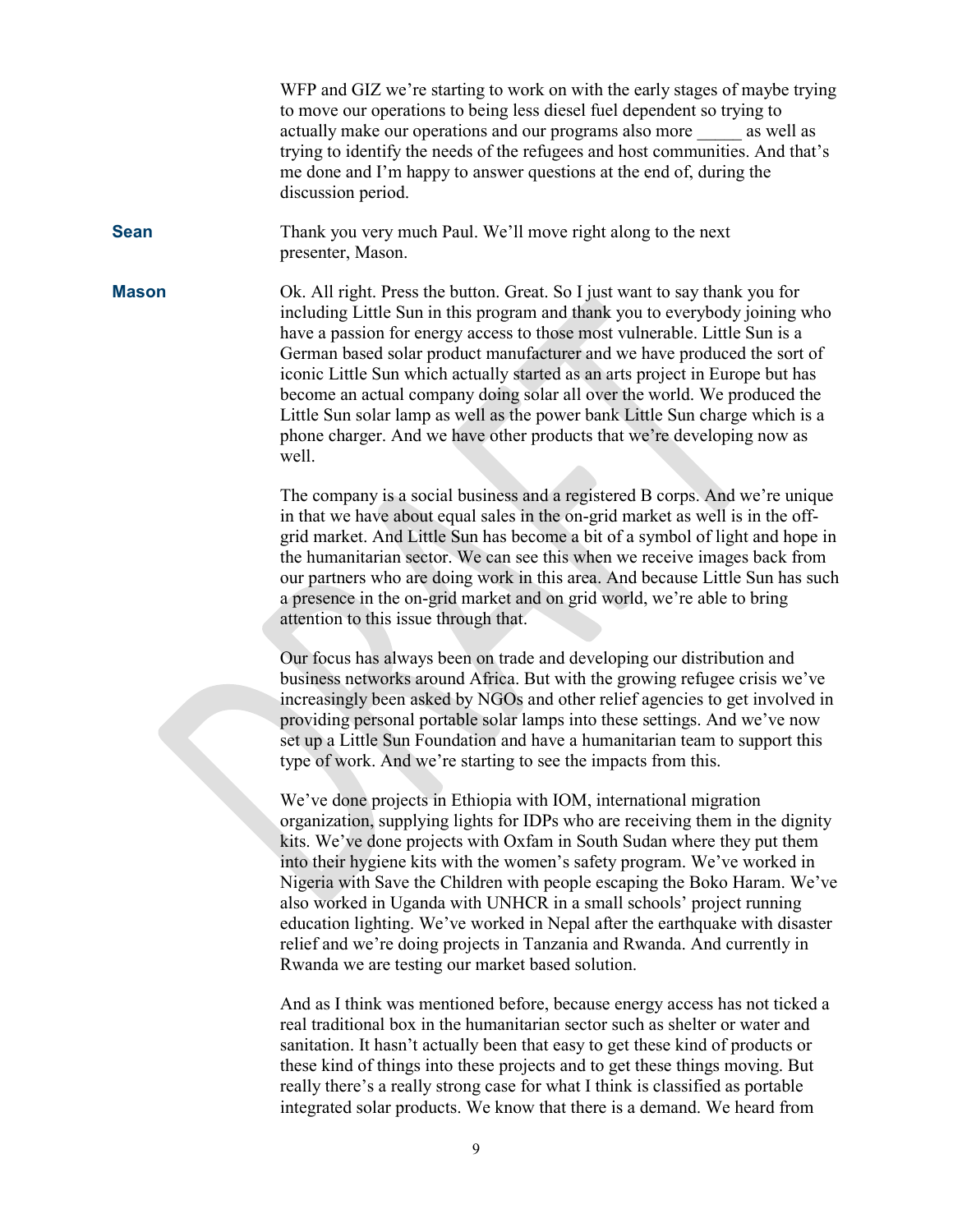IOM during a recent stakeholder interview that the stakeholders were requesting solar lamps instead of the traditional torches and disposable batteries that they had been supplied with in the dignity kits. And in this slide, you can see a highly technical training document which is there to show you that these types of interventions do not take a lot of difficult to get involved, quite easy to implement.

Oxfam's monitoring and evaluating report from the project we did with them, interviews from the refugees and IDPs in South Sudan said that the solar lamps were the most useful thing they received in their hygiene kit. And in that same program we heard a story of a woman who had had to flee during a raid and she had found refuge on an island. And this was a very swampy area and the island was infested with snakes as often happens during the flood season. And she reported that the solar lamp was really helpful in avoiding getting snake bites. So along with all of the many benefits that you have from having small scale solar lamps I think we can now add snake repellent to that list.

In Rwanda where we're working on market based solutions, when you really think about it, selling products in very remote locations where the refugee camps usually are to customers with little or no money isn't exactly an obvious business model. But Rwanda has been identified as a place to test this cash disbursements programs and I think that's the first place in sub-Saharan Africa to be doing that and so we decided we would work with the stakeholders there to try to develop a program.

So we've been doing trainings with refugees and we've recruited out of three refugee camps, we have eight entrepreneurs so far. They've been equipped with a starter pack including some lamps and a uniform. And they have a credit of around \$150.00 each. And that started at the end of 2016 and they've sold well over 1,000 lamps in that time. It should be noted that this is actually before cash disbursements for nonfood items have been set up so it's currently for food items. I think that just shows that we know there's a demand and in terms of a priority we know that there's an interest in solar.

There are of course a lot of real challenges. We can talk more about this later but least of which is that the solar light business especially with all of the sort of fake products or low-quality products coming into the African market, the margins are very low and the cost and risk of working in refugee camps are actually quite high. So it's a little bit challenging there. There is a lack of capital for entrepreneurs in the refugee setting. We know that it's very important to have a local partner who has good relationships within the camps already and that institutional commitment and support is there. Traditional without the traditional distribution systems, it can be very expensive for refugees to be able to get lights. Often, they'll have to travel long distances into cities or have someone travel for them to pick up the actual stocks because we wouldn't necessarily have the normal distribution chain there.

And there's also this overall issue of balancing traditional aid to those who are most vulnerable, those who would never be able to afford a light and really need that support with more sustainable solutions and how do you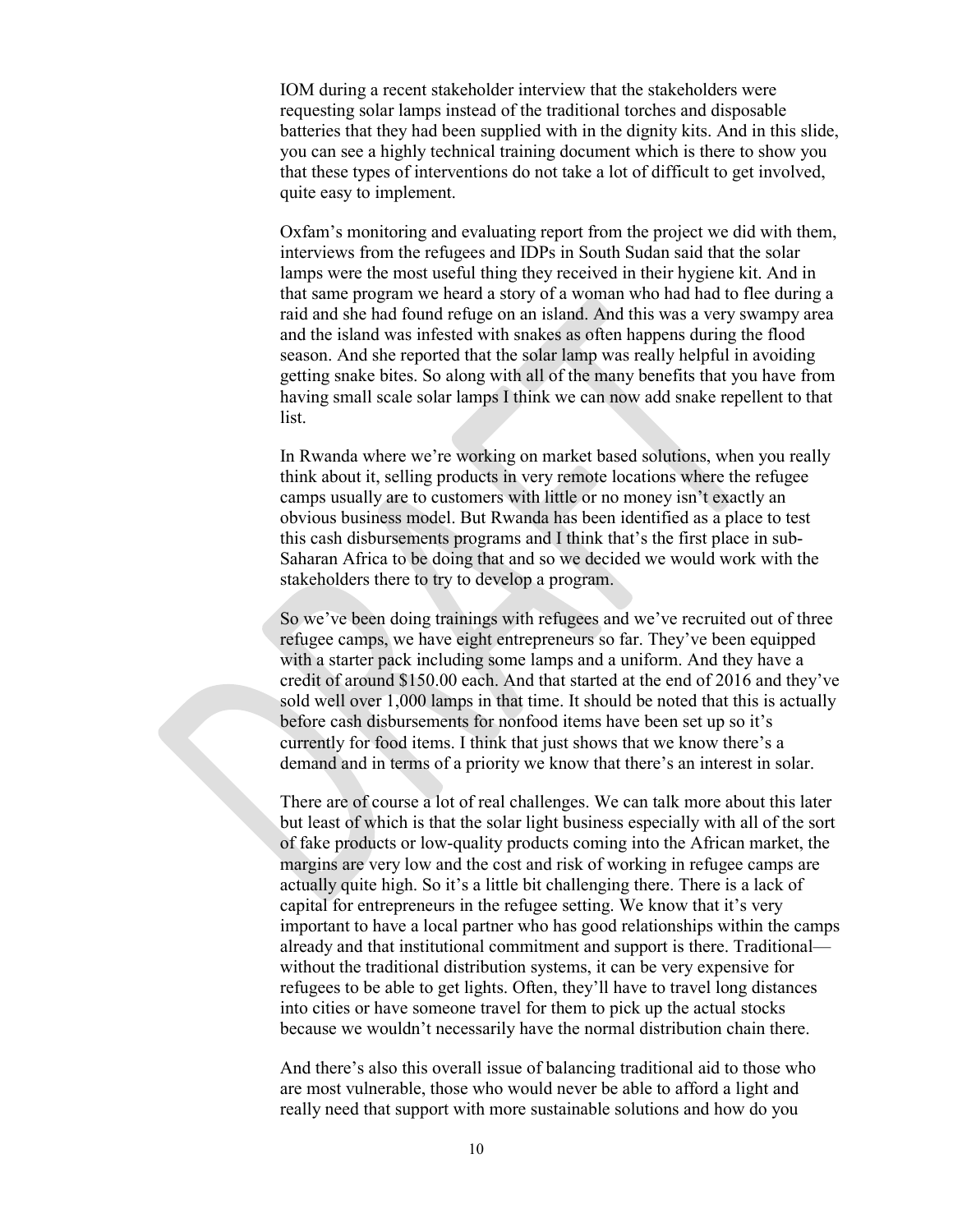make those decisions? And we've had situations where we've done donations into an area and we're also trying to support entrepreneurs selling lights in those areas. And we've had it where it works and we've had it where it doesn't work and we've had problems. So there is issues that had to be balanced out there. Overall though cash disbursement programs do open up this opportunity and but it's our conclusion that there will still need to be outside support for them.

If there's one thing that I could leave people with as a takeaway it's that there is a strong case for personal portable lamps. We in the slide here you'll see a box. 72 lamps can fit into there and getting those up into an area that really needs support is much easier than creating large scale infrastructure projects which is really often where the conversation goes when I talk to people about working in the humanitarian sector. They want to do big street lights and things like that. And because there's no—there's very little maintenance with small scale solar and they're very easy to deploy but ultimately it really comes down to the fact that there are limited resources for supporting these communities and that really in my belief a simple light has the highest impact for dollars spent.

So I'll leave you with what I think will become a famous quote someday. "With light, people have the opportunities and freedoms that are lost when the sun goes down." Some genius said that somewhere. Anyway, thank you very much. And we would like to—we'd like to work with anybody interested in doing these kind of projects. We'd like to see how it works for you so do get in contact. Thanks very much.

**Sean** Great. Thank you, Mason and definitely a nice quote at the end there by our fellow speaker. And now I'd like to turn things over to Olivier.

**Olivier** Hello, everyone. Thank you, Sean, for passing me the ball. Very pleased to be included in this panel and have the opportunity to share with you our strategy and offer range for what we call Schneider access to energy. It starts with a statement which may sound obvious. We believe access to energy is a basic human right. This is coming from the top of our company and we've made this a company strategy. So looking into the numbers which were already presented by Luc before they are roughly slightly over one billion people not having access to electricity. And that's a figure from last year. We really want to take part with impact full action to try to solve this in the coming years.

> As it was explained by Kathleen, access to electricity is not only for the sake of having plugs at home or simple lighting. It has an impact on many aspects of the life of the refugees. Health is one of them. Security, we recognize that whenever there is light in the camp, security issues are sharply decreasing. Economic development, I think it was shown by Mason before that it enables people locally to start businesses, to start activities and get cash and money out of it. Education because in most of those countries, mainly Africa or southeast Asia, the night comes at 6:00 and after that if you don't have a light at home it's very difficult for kids to do their homework, difficult for adults to have activities. And with the light it really changes their life. And there are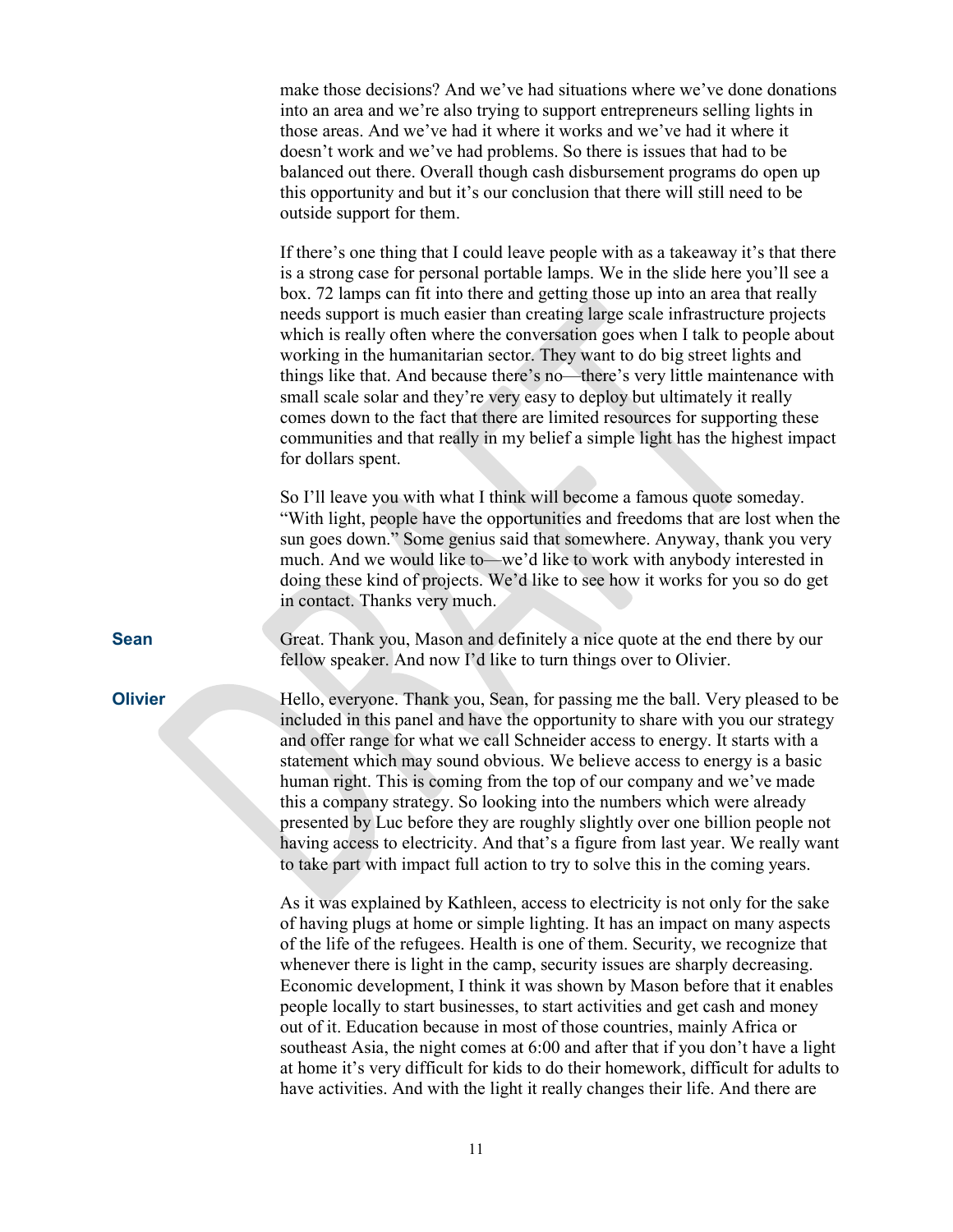many different applications as Kathleen explained such as irrigation, water pumping and so on.

So at Schneider Electric we have a structured reaction in three types of different activities. The first one and I will present it later on is the different offers which we are trying as we go to adapt to the needs on the ground. It also goes together within these models because it's one thing to be able to do business in large cities or very urban areas. It's another thing to do business is rural areas in refugee camps for instance. Then you have investments.

So we do have a fund, helping startup companies to develop the activity. We believe we can support them and develop this access to energy topic through the startups. And we have a very important piece of our action which is vocational training. We recognize in all those areas that training skills is lacking. We just displayed a number to illustrate this. I was told that 80 percent of the micro grids in Africa are not operating because there's need of maintenance skills to make it run. So clearly, we have a deep row to plow.

Now going to the offer, basically as it was explained by Paul before, we believe and we identify different steps in the needs that people have in the camps. The first one is a need for mobile devices. So it's basically equipment which we have at individual level such as the one displayed by Little Sun, so a light which is rechargeable with a small solar panel and could include USB charging device for mobile phone as well. Then we have a second step or second level which is to provide access to electricity at the house, at the home level. So it comprises a system made of one battery, three, two to three outputs for lighting two to three rooms in the house and then also some outputs to feed the radio, fan or DC TV which can enable people to have access to information as well.

And the third step which is the ultimate one is to start to develop a community solution such as micro grid. So you would have a small solar farm and then you would be able to distribute the energy to different households. So that's basically the three steps which correspond well to what UNHCR described before and it concretely translated into this offer that we have at Schneider. Again, there are many others in the market but this is what we promote. So for mobile solution, we have this lamp together with the USB charger for mobile phone for home appliances. So we can put this for example in shelters and able to light two to three rooms. And then a simple system to feed the of camp or a group of houses.

And it all—again, it all comes with training. As we speak, 20,000 units of the what is called here Mobiya is being distributed to a camp \_\_\_\_\_\_. And we see that even for simple devices like this training is needed. We have to explain to people how to use it. By the way together with the packing we have a notice for use which is using only diagrams, drawings, not any explanations in written because some people cannot even read and write in these camps.

So basically, we have spots of our strategy. We have set ourselves some mission objectives starting from where we are today. Since we've started this initiative of access to energy ten years ago, we've helped over two million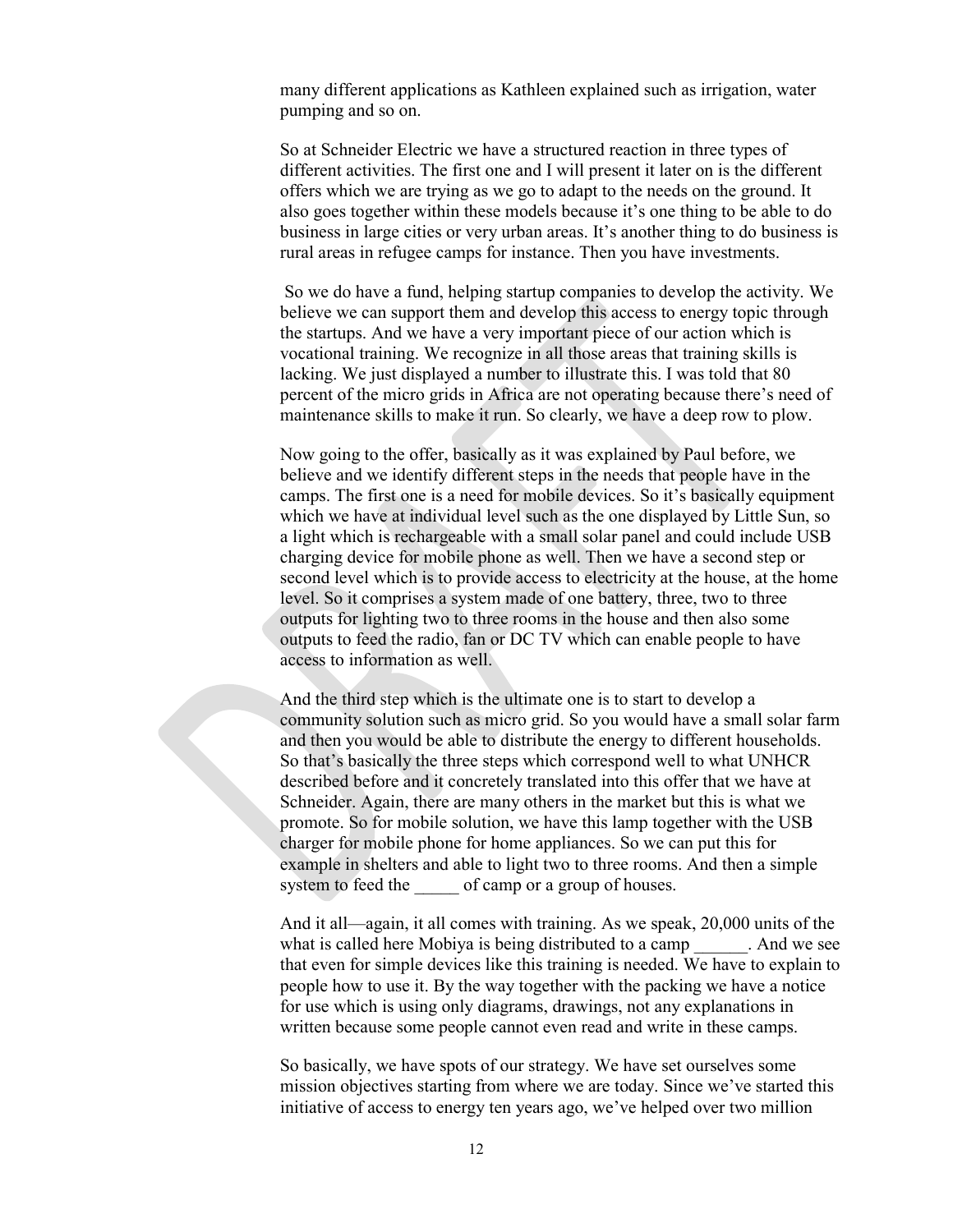|                 | people have access to energy. So we're not only in the camps but also in rural<br>areas for the most people in need. And we want by 2025 to increase this<br>number up to 50 million. So we have a lot of work to do. And starting from<br>100,000 electricians trained in the world, we want to go to 1 million. So<br>another access for action which is going to be a great challenge. And for this,<br>we're looking for partners.                                                                                                                                                                                                                                                                                                                                                                                                                                                                          |
|-----------------|-----------------------------------------------------------------------------------------------------------------------------------------------------------------------------------------------------------------------------------------------------------------------------------------------------------------------------------------------------------------------------------------------------------------------------------------------------------------------------------------------------------------------------------------------------------------------------------------------------------------------------------------------------------------------------------------------------------------------------------------------------------------------------------------------------------------------------------------------------------------------------------------------------------------|
|                 | Schneider Electric is involved in mainly studying electrical information<br>products. And in order to provide food solutions we do want to partner with<br>companies, startups willing to develop this access to energy initiative. So<br>thank you very much. I hope this will attract your interest. And I remain at<br>your disposal for any questions you may have.                                                                                                                                                                                                                                                                                                                                                                                                                                                                                                                                         |
| <b>Sean</b>     | Excellent. Thank you, Olivier. At this point we will have the moderated<br>discussion amongst the panelists which will be moderated by Luc. And then<br>following that is when we will have the question and answer session with the<br>audience where we can address any questions submitted by the attendees. So<br>I'll turn things over to Luc now.                                                                                                                                                                                                                                                                                                                                                                                                                                                                                                                                                         |
| Luc             | Thank you, Sean. And thank you, Kathleen, Paul, Mason and Olivier for<br>those presentations and for perfectly setting this scene. I have a range of<br>questions. I'm sure we won't be able to cover them all today. And I want to<br>start with this nugget which comes from a recent report that states that out of<br>8.7 million refugees and displaced people in camps, only 11 percent have<br>access to reliable energy source for lighting, 11 percent. So that's the<br>backdrop against which we're working and against which we're all trying to<br>see improvement. It's been mentioned twice in the presentations today and<br>I want to start with that which is call it international recognition, call it<br>maybe an increased need for coordination because it's currently not a<br>specific cluster.                                                                                        |
|                 | There's no specific coordination or a lead agency, one agency that's taking<br>the full lead when it comes to energy which of course comprises multiple<br>subsectors when it comes to either electricity or heating or on the cooking<br>side, and so forth. Similarly, SEGs there's no specific SEG on refugees.<br>Clearly it touches so many of them but again it shows that with more actors<br>getting involved in this, especially on this nexus issue of humanitarian relief<br>needs, energy access. More players are entering the field. We saw many being<br>mentioned already today but maybe a question first to Kathleen because you<br>mentioned it first on the cluster approach and where, what would you like to<br>see? What is happening? What are possible ways for increased coordination<br>and where is this moving? Same question to Paul but maybe Kathleen you<br>can kick this off. |
| <b>Kathleen</b> | Thanks, Luc. Yeah. We have always wanted to see more formalized<br>collaboration around [Break in Audio] humanitarian system. However, it is<br>not necessarily required for energy to become a major topic in humanitarian<br>response. What is really needed I think is for major humanitarian agencies to<br>start thinking about how to holistically incorporate access to energy in their<br>existing programs whether they're surrounding health or shelter or education.<br>And that really comes down to advocating for this topic and raising                                                                                                                                                                                                                                                                                                                                                          |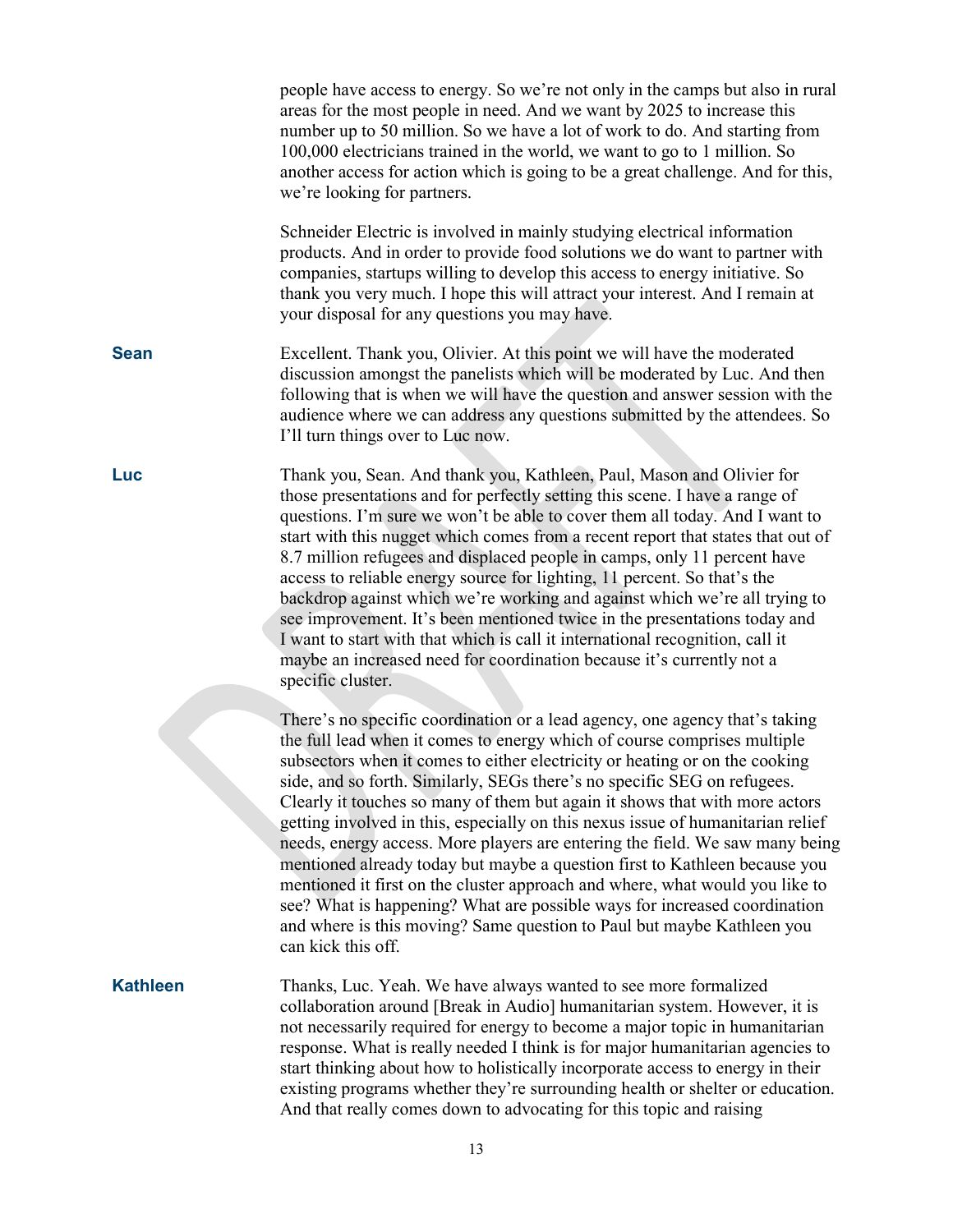awareness and educating each of these organizations about how important energy is and where that fits in. And I think the alliance and UNHCR and all of the members of the SAFE working group have really taken up the banner of advancing that discussion in the humanitarian space. But I'd definitely like to hear Paul's perspective since Paul is coming from the field level.

**Luc** Paul just to add to that and maybe more from a UN perspective. We've already heard about IOM. Clearly, WFP and FAO are also playing an important role in their specific fields of expertise. What's the level of coordination and where are you seeing things going on that aspect?

**Paul** Well, I think Kathleen has given a very good overview. On the UN side, I suppose with the UNHCR scenario set in like—and again going back to Kathleen's presentation whether it's shelter or wash or protection, energy is a big part of ticking a lot of those boxes. And with regards to the cluster side of it, it is surprising that it hasn't been coordinated from the start. But I think that's more to do with whether you look at NGOs or the develop of humanitarian, the different side. It's always been neglected. There are a lot of very specialized NGOs and there's never been this almost like a global champion or advocate on it.

> So, on the UN side now well, then just what we've been doing in the energy section in UNHCR. We're doing a lot more now with FAO, WFP. At the moment, we are just trying to get to trying to take it one step at a time and solidifying where we're working on common ground with FAO, solidifying where we're working on common ground with WFP. We always have weekly discussions within the organization. I just left a meeting where I was with protection obviously. And at the moment it is baby steps and it's more like trying to individually pull it all together and agree on internally where—like we don't want replication. There's been an awful lot of replication. So it's getting that ironed out and then setting up a culture of sharing of knowledge and sharing of strengths and weaknesses.

**Luc** Thanks so much Paul and Kathleen. Linked to that because we have so many new actors in this space which we can only encourage and be very excited about. There's always a big dichotomy between the short term and the long term or humanitarian versus development. Clearly there's not a clear break in terms of where the former ends and the latter starts. But it's—I'm curious to see how you have been experiencing—and it's a question for everyone, especially those actively working in the field.

> How are you experiencing this change in terms of a switch towards more long-term planning which then again allows for say investments in renewable energy solutions much more than a six month or a one year funding cycle in which you're pretty much limited to the approach, the diesel gen set or lanterns, kerosene lanterns. Maybe Mason you can start this off. How would you as a supplier been experiencing this? And how have you been able to engage further and further and partially influence maybe as well how this sector is approaching this issue.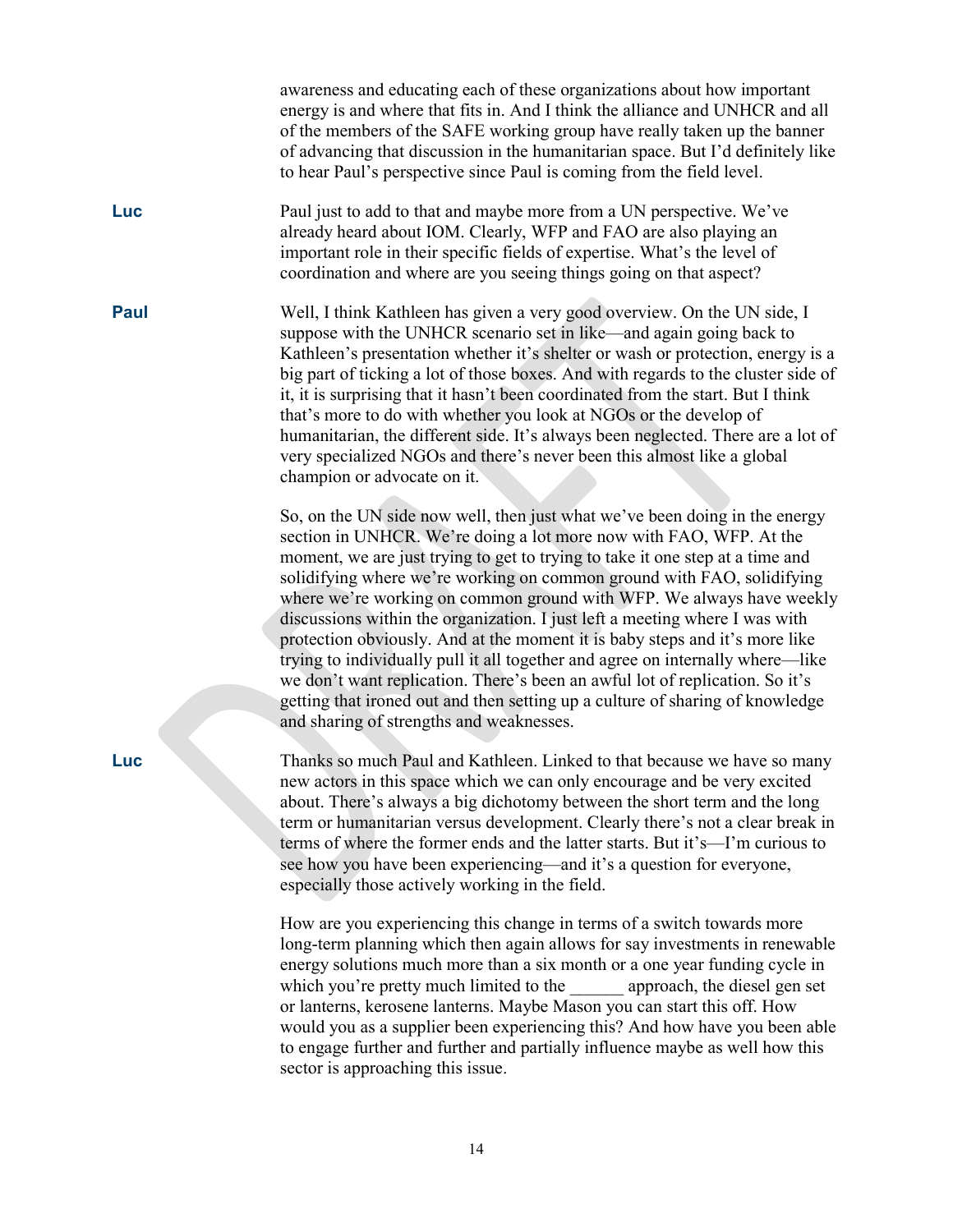| <b>Mason</b>   | Well, first I would say I would sort of put a reminder out there that most of<br>these interventions were not economically viable ten years ago. So when I<br>started the price per watt was \$7.00 a watt and now it's less than 30 cents per<br>watt. So the game has changed dramatically in the last few years and it's not<br>surprising that large institutions aren't that nimble and quick to change with<br>those kind of realities. But I was advised when I first started looking into this<br>by some of the hardened humanitarian workers that are out there that it's a<br>very long process and that I should start by communicating with people in the<br>field, the field offices and setting up projects with them so that they could get<br>experience with using these technologies on the ground and send that signal<br>back up to the people who write the funding programs. |
|----------------|-----------------------------------------------------------------------------------------------------------------------------------------------------------------------------------------------------------------------------------------------------------------------------------------------------------------------------------------------------------------------------------------------------------------------------------------------------------------------------------------------------------------------------------------------------------------------------------------------------------------------------------------------------------------------------------------------------------------------------------------------------------------------------------------------------------------------------------------------------------------------------------------------------|
|                | Because without—there's a demand in supply in the funding of these<br>processes. So getting it into the ground, getting those folks to go to their head<br>offices and saying "Hey. This really works. We're getting a lot of positive<br>impact here. Can you write that into the next tender?" That's kind of the<br>approach they told me and they said that that would be a three year long<br>process. And frankly it's been that long and I'm now seeing a change. I'm<br>seeing people come to us and saying "Hey. We want to start to include this.<br>How do we do it?" So I think I'm seeing a slow change but it's been a long-<br>term investment.                                                                                                                                                                                                                                      |
| Luc            | Thanks, Mason. Olivier, do you want to add maybe the Schneider perspective<br>on this one?                                                                                                                                                                                                                                                                                                                                                                                                                                                                                                                                                                                                                                                                                                                                                                                                          |
| <b>Olivier</b> | Yes, with pleasure. So this was actually one of my first three questions when<br>I first met with UNHCR. It was with Paul Quigley and another Paul. Is how<br>long on average would a camp exist? I mean what's the life expectancy of a<br>refugee camp? And the answer provided by Paul and I speak under your<br>control Paul McCallion is over 20 years on average. That's really not a good<br>number to have but that's a reality. I believe with 20 years life expectancy,<br>yes, maybe people are thinking of investing over a long time to make sure.<br>But the people who are born in the camp, some live most of their life in the<br>camp, can access rather better infrastructure. And I think there is room for<br>investments.                                                                                                                                                     |
|                | So far, we have not seen it very well. But back to the number I mentioned<br>before, 80 percent of the micro grids in Africa are not operating. I think there<br>are still technical obstacles we have to overcome in terms of monitoring<br>platforms. In terms of remote control of those systems. But I think we have<br>everything enhanced to solve it. So there are opportunities in front of us I<br>think to help equip those people with much reliable installation.                                                                                                                                                                                                                                                                                                                                                                                                                       |
| <b>Luc</b>     | Great. And let me pick up on that because it was actually my next question as<br>well is so in recent reports the number 17 years is stated as the average stay of<br>an individual in a camp. More recently I've been hearing even 26 being<br>quoted on numerous occasions. I mean clearly if I'm not sure we need more<br>information to make that switch from more short term to long term thinking<br>and planning. Maybe Paul if you could dig in a little bit deeper on this. What<br>do we need on the data side or on the evidence side to get whoever is able to<br>facilitate this more, <i>i.e.</i> the donors to come around to this mind set as well, the                                                                                                                                                                                                                             |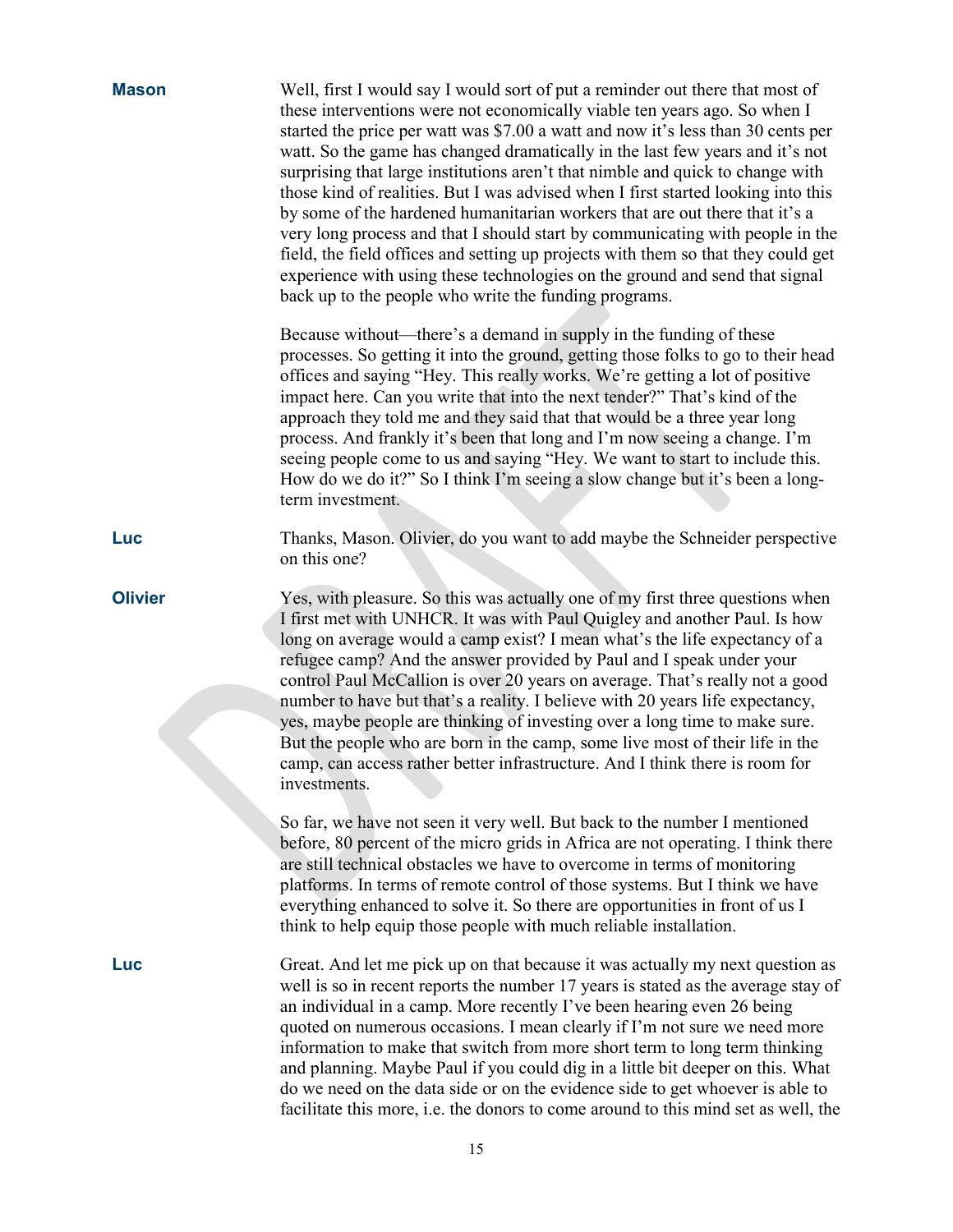more long term thinking especially on the planning side and thinking multiple steps and multiple years ahead?

**Paul** That's a great question. I think for example the moving energy initiative which is a funded initiative where you've got a strong commitment to trying to bridge a gap between access to energy and grid involvement with the private sector. It's always been an area that NGOs and humanitarian development in the private sector have never been able to feel comfortable about entering or about how to enter it. And I think that there's two big topics that need to be involved in that. National governments and their strategy for energy and maybe the right to work for refugees. Then on top of that donors advocating that the collection of data is so important.

> But the collection of data hasn't happened because it's never been as such. Like donors wouldn't say well, here's x amount of funding over x amount of years and we want—20 percent of this must be spent on energy related activities. So the reporting back on energy interventions has never been there. So we think it's a cross between working with governments to maybe allowing more interaction between refugees, host communities and right to work and also strong advocacy by donors to arm the humanitarian development would allow us to collect the data.

> So I think it can be addressed definitely but it needs to be playing catch up and it needs to be driven a lot more from the host governments with donors to try to provide the data, to try to move energy access forward which then in turn will allow refugees and host communities to actually find alternative ways to create income generation. People don't want to have to spend two days a week collecting firewood if there is an alternative for them to recharge batteries, charge phones, use refrigeration to supply products. It's just human nature. If you can make an income in a less labor intensive way you'll do it. So it's more the high level that there has to be maybe a change in the approach to how funding through energy and climate change is done.

**Luc** And, let me follow up on that on the private sector side. Mason, are you happy with the progress that's being made in terms of involving the private sector in the interventions and whether it be opening up a market rather than a procurement procedure? Because you mentioned the low-quality competition that you're sometimes in, that you're sometimes trying to beat. And that's obviously a big issue in any normal market but equally so in the humanitarian settings. Could you talk a little bit about that, about how can we get the private sector more involved? What would you like to see?

**Mason** Well, specifically for working refugee camps, these are—they're all different everywhere so there's no one that's the same. But it does seem to me that they're often very kind of restricted. Not everybody can go into those so you have to get permission. So for us having a local partner who already had been in the cook stove side of things and already had the passes to go in and was allowed to do the trainings, that really helped us. Because we wouldn't have been able to do that ourselves. I have to say though, it's still quite difficult to get those liaisons working probably because it's just a very difficult environment to begin with. But if there was a focus like a program to kind of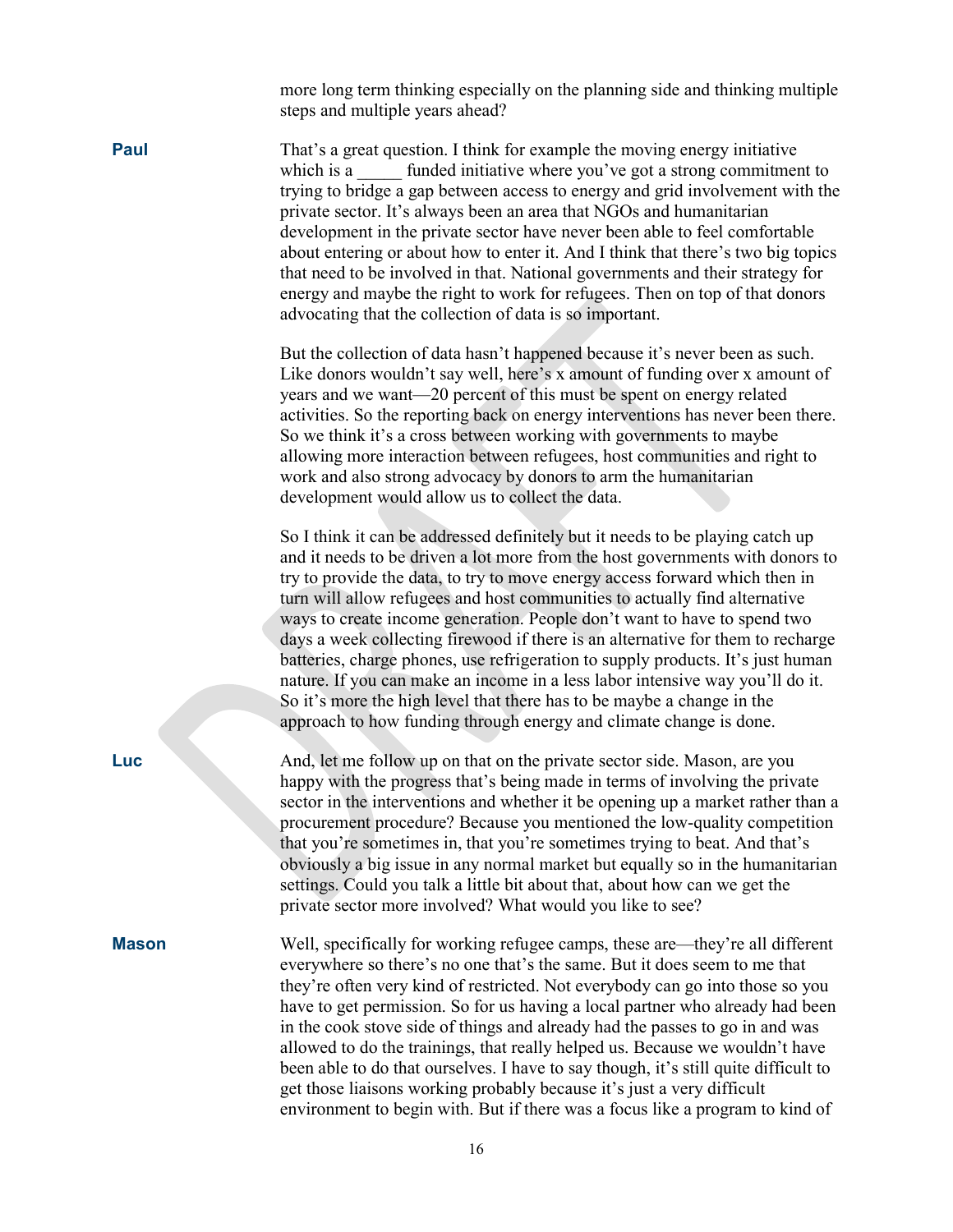encourage this type of activity like there is in Rwanda right now, then that might make it easier to kind of even be allowed in and create those things. I do know that a lot of governments aren't exactly happy about having refugees. And the idea of creating infrastructure projects or bigger home systems in people's houses, it may be that that becomes a nicer place to live than where you came from because you didn't have light there. So that's one of the reasons why we've been advocating personal, portable lights because people may want to move back. Governments we haven't really—as a small business we don't really get too much involved in the government side of those things. But on the larger side of trying to get the business things going in there, one of the reasons why we do think this can be an opportunity is that countries like Ethiopia are trying to implement rules to kind of make sure only lighting global products like Schneider and Little Sun and \_\_\_\_\_\_ Light and Sun King and all these others can be allowed in. But the others have to go through quality assurance tests. And in an environment like the refugee camp, those kind of rules could be implemented. Because the last people in the world that need to be cheated are the refugees, the ones that have the least amount of resources. **Luc** Thanks, Mason. That's very clear and I think you're echoing concerns that everybody around the table and many in our audience will have. Olivier, similar question in terms of how do you, how do you make sure that you capture the needs of those that you want to help or those that you want to supply an energy project or even thinking somewhat larger, an energy service to. Are there enough studies? Is there enough data regarding willingness to pay versus then of course the ability to pay? **Olivier** Well, it's quite difficult for me to say. I think the work we're doing around optimizing our offer range for this specific market as we call it. We collect data directly from NGOs which are partners. We collect data from institutions such as UNHCR. We also get feedback from the 140 countries where we have a commercial presence. In order to try to converge to a solution that we believe we can sell. However, what we see on the ground is that it is much more difficult to address the business in an issues manner locally than to try to distribute large volumes through major institutions or NGOs because they have much more means than what we find locally. And obviously that is a [break in audio]. However, I strongly believe in the approach that Mason presented. I think in those camps with a lot of people with energy, willingness to succeed, to find ways of developing activity on this type of let's say access to energy can provide opportunities for them. Charging phones, charging solar lamps, mobile lamps. Yes. I believe there is opportunity. Then the concern we have is to try to make those business models viable. And then you have to come up with an initial investment for the local entrepreneur to his business properly. I also think of how do you recycle batteries? How do you manage the environmental impact, etcetera?

So it has to be a full plan over the life cycle of the product.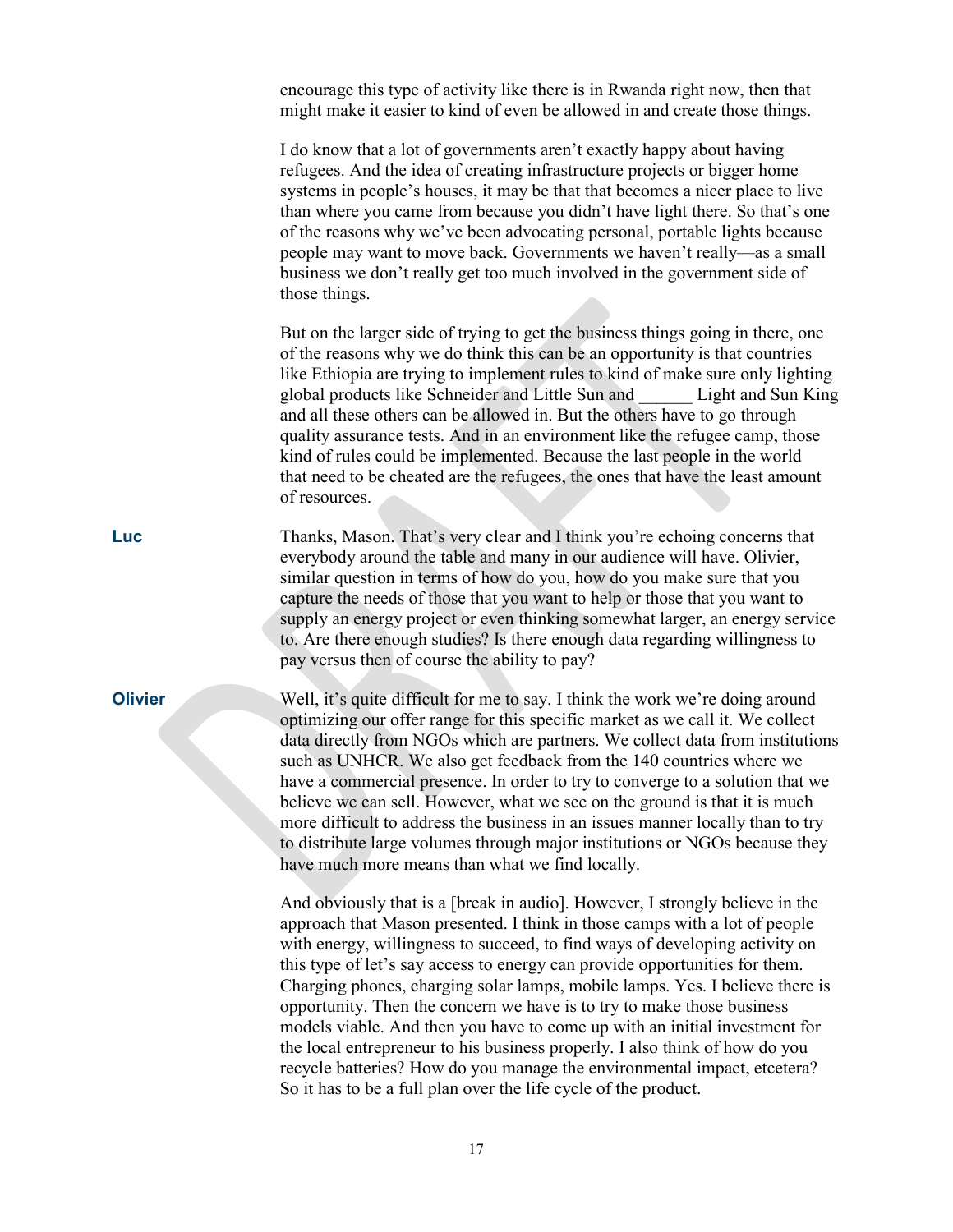| Luc         | Exactly. That was my follow up question so I don't need to ask it but exactly.<br>As Mason said on the quality standards be it lighting global or other<br>international standards or national standards that are being enforced. With<br>quality comes responsibility on your end of course to make sure that warranty<br>periods can be honored and especially, Olivier, you mentioned this very<br>clearly in your presentation as well. The need for training and the need for<br>skills to be presents, skills to be transferred. It's a very big aspect.                                                                                                                                                                                                                                                                                                                                        |
|-------------|-------------------------------------------------------------------------------------------------------------------------------------------------------------------------------------------------------------------------------------------------------------------------------------------------------------------------------------------------------------------------------------------------------------------------------------------------------------------------------------------------------------------------------------------------------------------------------------------------------------------------------------------------------------------------------------------------------------------------------------------------------------------------------------------------------------------------------------------------------------------------------------------------------|
|             | Maybe Paul, can you pick up on the training side briefly because it's, I don't<br>want this to be unrepresented in this conversation. How do you—what's<br>UNHCR's position in terms of maybe stepping away from the pure<br>distribution and the procurement process but including this skills transfer in<br>an attempt to create more long-term sustainability or at least have some sort<br>of an end of life strategy or a life cycle strategy in place for these types of<br>products and services?                                                                                                                                                                                                                                                                                                                                                                                             |
| <b>Paul</b> | Well, there's one example I'll give which is on the knowledge transfer and<br>the skills transfer and I see it now in the region in Ethiopia on the<br>Somalian border and the camps and host communities. Those who are<br>providing energy through a generator to market places on the host<br>communities to host communities, they have a very sophisticated but simple<br>way of doing that. They will buy a cheap but well trusted diesel engine. They<br>will then buy a very cheap but well trusted alternator. They will connect the<br>diesel engine to the alternator by finding a tire from a car, a tire from a lorry,<br>cutting it in half and they instead of using what we would call a flexible<br>coupling which is a shift that's moveable to connect the two and they just<br>bolt the diesel engine to the alternator and the alternator turns and they<br>provide electricity. |
|             | The knowledge transfer on basic mechanics and electrical, it's been there for<br>let's just say 80 years. So the local solution works and they have a very good<br>knowledge transfer on how to repair a generator, on how to repair a diesel<br>engine. Sometimes they'll just take the filter out. They'll just basically have a<br>large cam with a pipe which hangs from a coal truck and goes straight<br>in supplying oil rather than go through the oil system that has stopped<br>working and the generator after two years of constant use. So knowledge<br>transfer is key to the sustainability side.                                                                                                                                                                                                                                                                                      |
|             | So, on the solar front, obviously if you go to different regions of the world<br>there's different amounts of knowledge. Our camps and host communities in<br>Nepal have a very, very basic but very, very workable understanding of<br>household solar and how they use it. They may not use things like a solar<br>charger or a charge controller or regulator. They will take the energy straight<br>in. But at the same time, they will maintain panels and stuff like that. So on<br>the training front, we're just about to go into our first ever energy services<br>center which we will be training refugees in host communities across                                                                                                                                                                                                                                                      |

maintaining of street lights, installing of street lights, installing of mini grids, maintaining of mini grids as well as the basic education on the proper charging of lanterns and the proper use of batteries.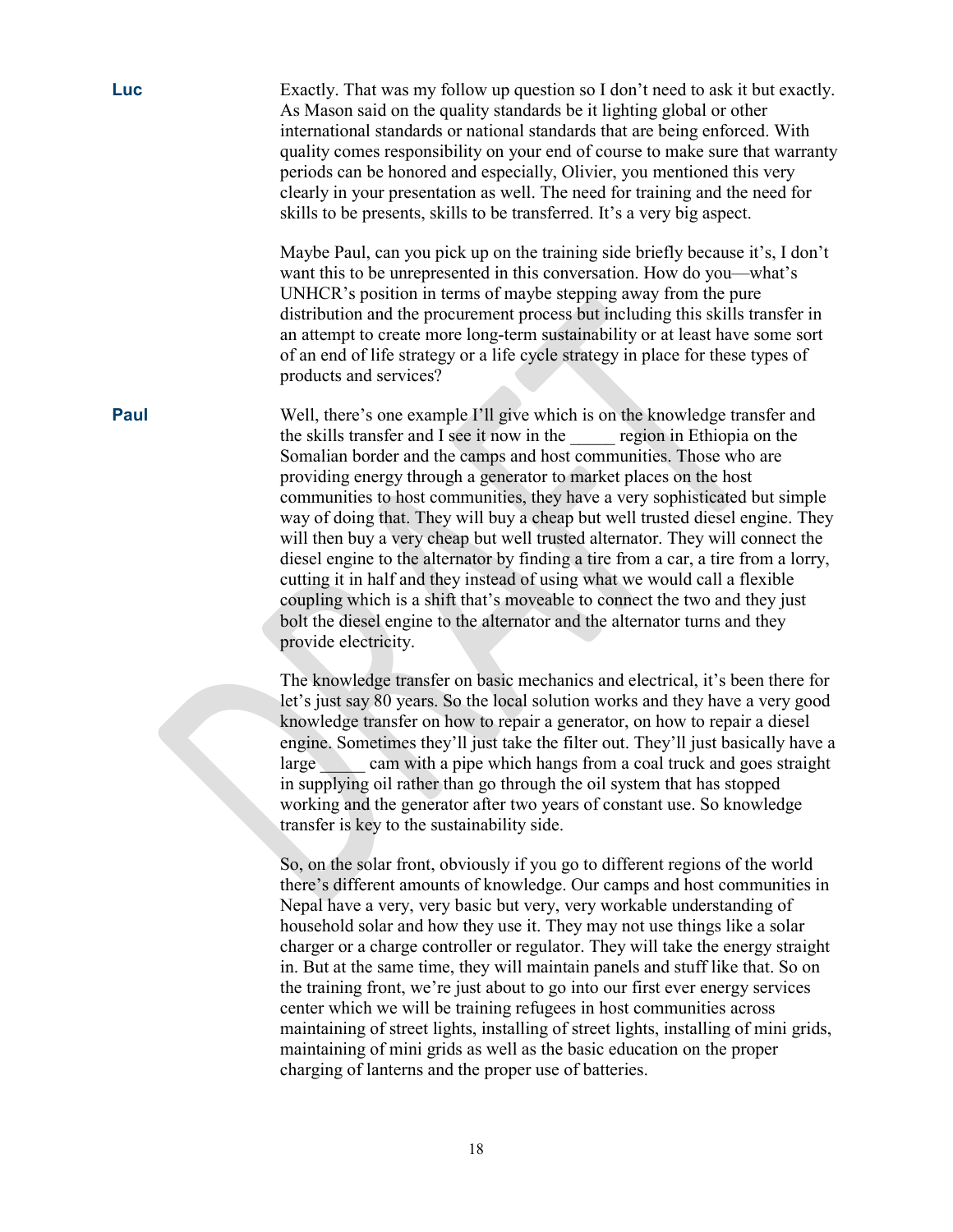The only way that we're going to address this is by getting the knowledge to communities in a very pictorial, practical repetition way. So we need more energy technologies that are very easy to transfer skills. But equally people see where they make their savings so that they understand ok, I can pay—I can pay 20 cents for a couple of AA batteries and they will last me a week or I can actually use rechargeable batteries. I can have a stall that charges them using a small solar panel going directly through a charger and I can recharge batteries continually. So the price, the fact that solar, the price of solar has dropped as well but the commitment to training I think we went away from it. I think it was there maybe in development within the '70s and '80s. And then for some reason it was vocational skills were thought as less productive to creating livelihoods and we sort of dropped it.

So I think across the development humanitarian sector and particularly private sector companies who come in with this knowledge—that it needs to be given a lot more focus. So we're starting to look at pilots that we ran on the light where we worked with refugees in the host communities to help them to assemble lights. So I think that the supply chain and the way that we transfer the knowledge needs to be given careful attention and it needs to be a lot more commitment by all organizations with an interest to reinvigorate training through community structures and national governments because we're going nowhere. We will still end up with 80 percent of small solar grids or small diesel generator grids not working which is probably I would say the reality if we don't completely re-approach how we do knowledge transfer and skills transfer.

**Luc** Thanks, Paul. I would like to end this moderated conversation with one more question for Kathleen because I want to end it on a very positive note. I think originally, I wanted to get a little bit more information on the UNHCR side, on the Azraq plan but it was mentioned already in the presentation. I encourage everybody listening in to read up a bit more in terms of what's happening and how that has materialized because it's a good example of long term planning of bringing in the energy needs of refugees as well as host communities and really planning for the future. So I encourage everyone to read up on that.

> Kathleen, the last thing I want to ask before I hand it back to Sean is can you just in two sentences—maybe in more than two sentences. In two minutes just talk a little bit about the work that SAFE has been doing and especially focusing maybe briefly on the Nepal crisis, the Nepal response and how—the need and the benefit of that increased coordination that we saw probably for the first time on this specific nexus issue in Nepal.

**Kathleen** Thanks, Luc. So despite the fact that energy is not formally included in the UN infrastructure around humanitarian response, it's not—it's not invulnerable to the same problems that happen in every other UN cluster which is essentially that as Paul mentioned earlier there is a lot of duplication and a lot of reinventing the wheel. So the benefit of having a group like the cross cutting group like the SAFE working group is in order to share knowledge and exchange information such that these problems such that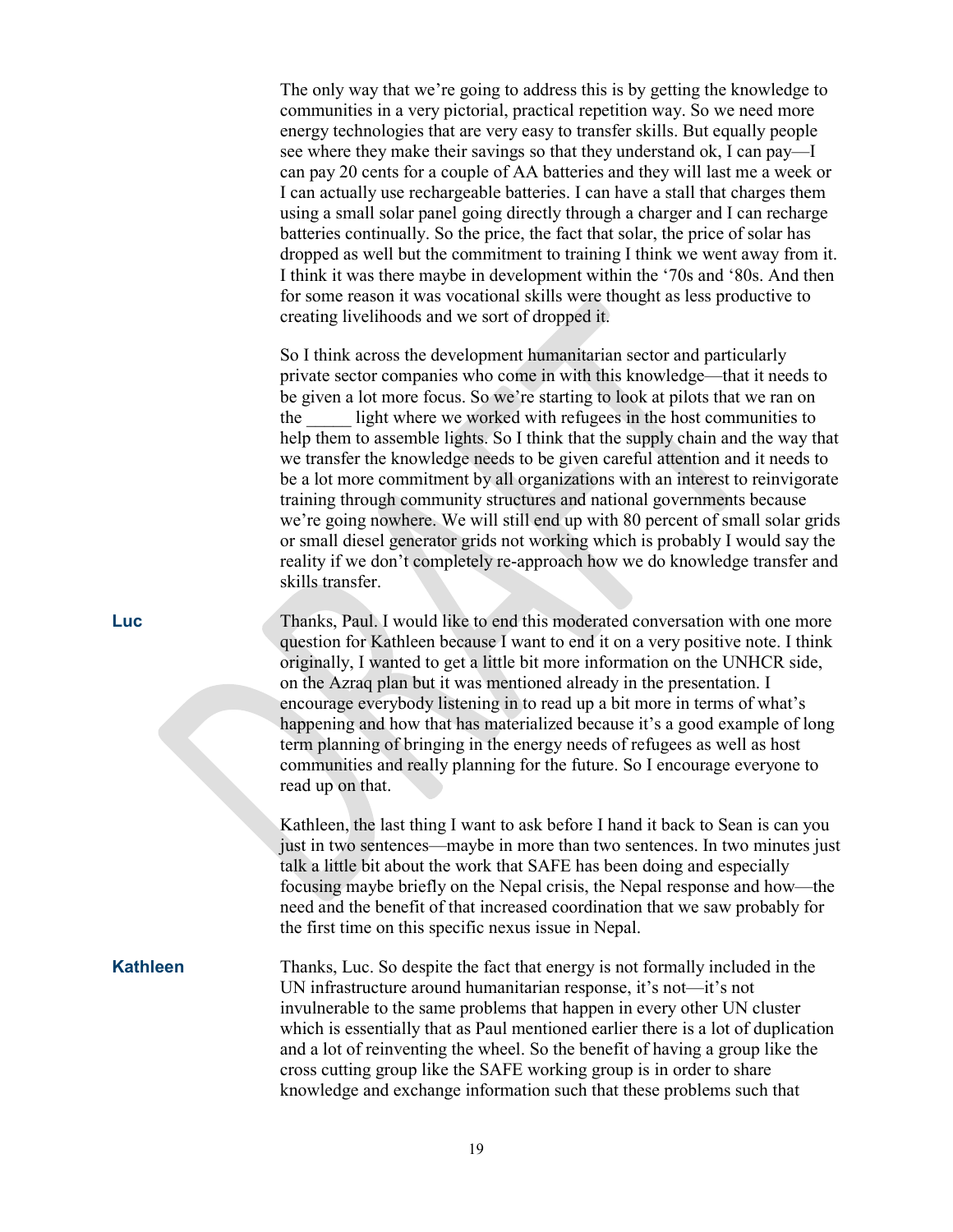we've discussed already in terms of willingness to pay, ability of refugees to pay or appropriateness of technologies providing training to users is something that we can all collaborate on and share best practices. So that's a key role of the safe working group.

In terms of Nepal, the when the earthquake happened as happens in many natural disasters, cooking facilities were lost the ability to charge mobile phones. And what we were able to do as the SAFE working group is we basically have weekly calls with all of the major aid agencies who were coordinating providing energy products into the country. So Mercy Corps was providing D Lights which are solar lanterns. This excellent organization called **Power was going across and providing solar panel based** mobile charging stations across Nepal.

And another key aspect of this in terms of just making sure that energy needs were even assessed at all in the rapid assessments that were initially done on the ground, that the products that were being provided were of good quality whether that was based on lighting global or other standard existing or the IWEA standards for cook stoves. And also making sure that in the provision of these products we didn't disrupt local markets. Mason mentioned earlier that no government is necessarily very happy about having refugees in their country but it's doubly complicating when relief products are flooding into an area that already has a certain, this type of product available. So working with local markets is actually very much in everyone's interest. Does that answer your question?

**Luc** Perfectly. Thank you so much. Thank you so much Olivier, Mason and Paul and Kathleen for this very, very engaging conversation. I've been taking notes throughout. I think my key takeaways are that there's definitely an increased need for more data, for more evidence and signs of impact to help influence this short term versus long term debate and to work more towards the long-term planning. There's been very positive developments on the technological innovation side which actually have made it possible for us to have these conversations to talk, to have Schneider, to have Little Sun, to have many, many other energy practitioners to participate in this conversation and to actively help satisfy the energy needs of refugees.

> However, that has meant that there's probably an increased need for training, for skills transfer where again the private sector can play a very important role. And thirdly, and I'm keeping this for last because it's my main takeaway. It's the coordination. It's the need for partnerships and to make sure that everybody who needs to sit at the table has a voice and that includes specifically host communities because they may actually be impacted in a negative way even when we do energy interventions. So those are my main takeaways. Once more, thank you to all the panelists. I know we've had a range of questions being sent in through the audience. We won't be able to address them all but Sean will pick out a few and we'll address those as best as we can. Thank you very much. Sean?

**Sean** Great. Thank you, Luc. And yes, excellent discussion. We touched on a lot of topics actually that we have received questions from the audience on so yeah,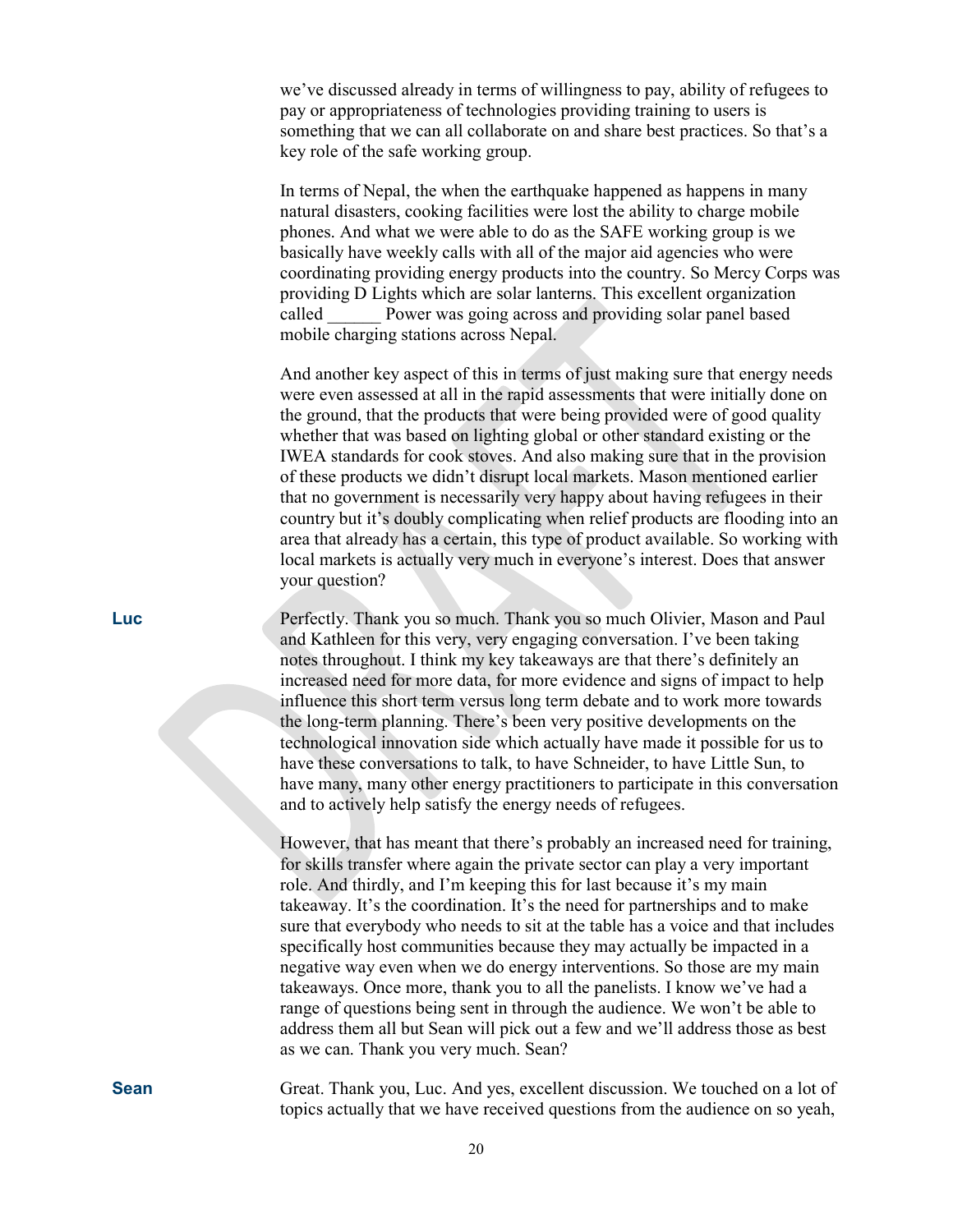|             | great information there. We do have a couple of questions I'd like to get to<br>before we wrap up. So this is just open to all the panelists, especially this first<br>question. I think it applies to everyone. For one of our attendees that has done<br>work in the humanitarian setting specifically in zones that have any kind<br>of conflict. They note that it's a complex scenario with climate change<br>and political processes creating conditions that do not lend themselves to<br>progress. And that populations as they become more concerned just<br>about basic security, what are some ways to work in those situations and<br>under those circumstances that you have experienced or that you would<br>recommend?                                                                                                                                                        |
|-------------|----------------------------------------------------------------------------------------------------------------------------------------------------------------------------------------------------------------------------------------------------------------------------------------------------------------------------------------------------------------------------------------------------------------------------------------------------------------------------------------------------------------------------------------------------------------------------------------------------------------------------------------------------------------------------------------------------------------------------------------------------------------------------------------------------------------------------------------------------------------------------------------------|
| <b>Paul</b> | This is Paul here. Is that the security of the people, of the people working<br>with the target groups or is that the security of the actual people living in the<br>area?                                                                                                                                                                                                                                                                                                                                                                                                                                                                                                                                                                                                                                                                                                                   |
| <b>Sean</b> | The way the question is worded I would interpret it to mean both. More so the<br>people in the targeted area than the providers.                                                                                                                                                                                                                                                                                                                                                                                                                                                                                                                                                                                                                                                                                                                                                             |
| Paul        | Ok. The way it's been traditionally approached is the importance of<br>integrating, trying to integrate as carefully as possible between the two<br>communities and also the need for obviously the need for lighting. So I<br>suppose culturally sometimes it's very, very different as we said earlier. Like<br>no camp is the same. So it's a combination between trying to coordinate<br>closely that there's harmony and there's tensions between both communities<br>so that eliminates any unexpected developments. And then obviously trying<br>to provide as much energy infrastructure as you can to prevent issues<br>happening at night. And also, a big one is the collection of firewood. So by<br>trying to address the fuel issue, you're taking away something that's not<br>always a big bone of contention be it with host governments, host<br>communities and refugees. |
| <b>Sean</b> | Great. Thank you. And so, to summarize you could connect the energy issues<br>and those services to solving the security issues would be one approach.                                                                                                                                                                                                                                                                                                                                                                                                                                                                                                                                                                                                                                                                                                                                       |
| <b>Paul</b> | Exactly.                                                                                                                                                                                                                                                                                                                                                                                                                                                                                                                                                                                                                                                                                                                                                                                                                                                                                     |
| <b>Sean</b> | Great. Another question from one of our attendees that has been working on a<br>DC micro grid project in an off-grid village in Pakistan. They note that they<br>are facing issues in engaging with the local government and especially to<br>insure the longevity and sustainability of the project. And the local district<br>committee is basically uninterested at this point. Any recommendations or<br>best practices on approaching this issue?                                                                                                                                                                                                                                                                                                                                                                                                                                       |
| <b>Paul</b> | This is Paul again. Sometimes that can be very, very difficult. It may help in<br>some instances to speak at the government level and try to renegotiate or<br>negotiate the percentage of impact. So ok. If we're going to do this project, 50<br>percent of it will directly impact the host community and then the other 50<br>percent will directly impact the refugee community. But on a country by<br>country basis it varies but sometimes trying to even out the impact or the<br>funding of the project across the communities—like sometimes irrigation<br>projects will be 50/50 because it's producing food and that's so essential. So                                                                                                                                                                                                                                         |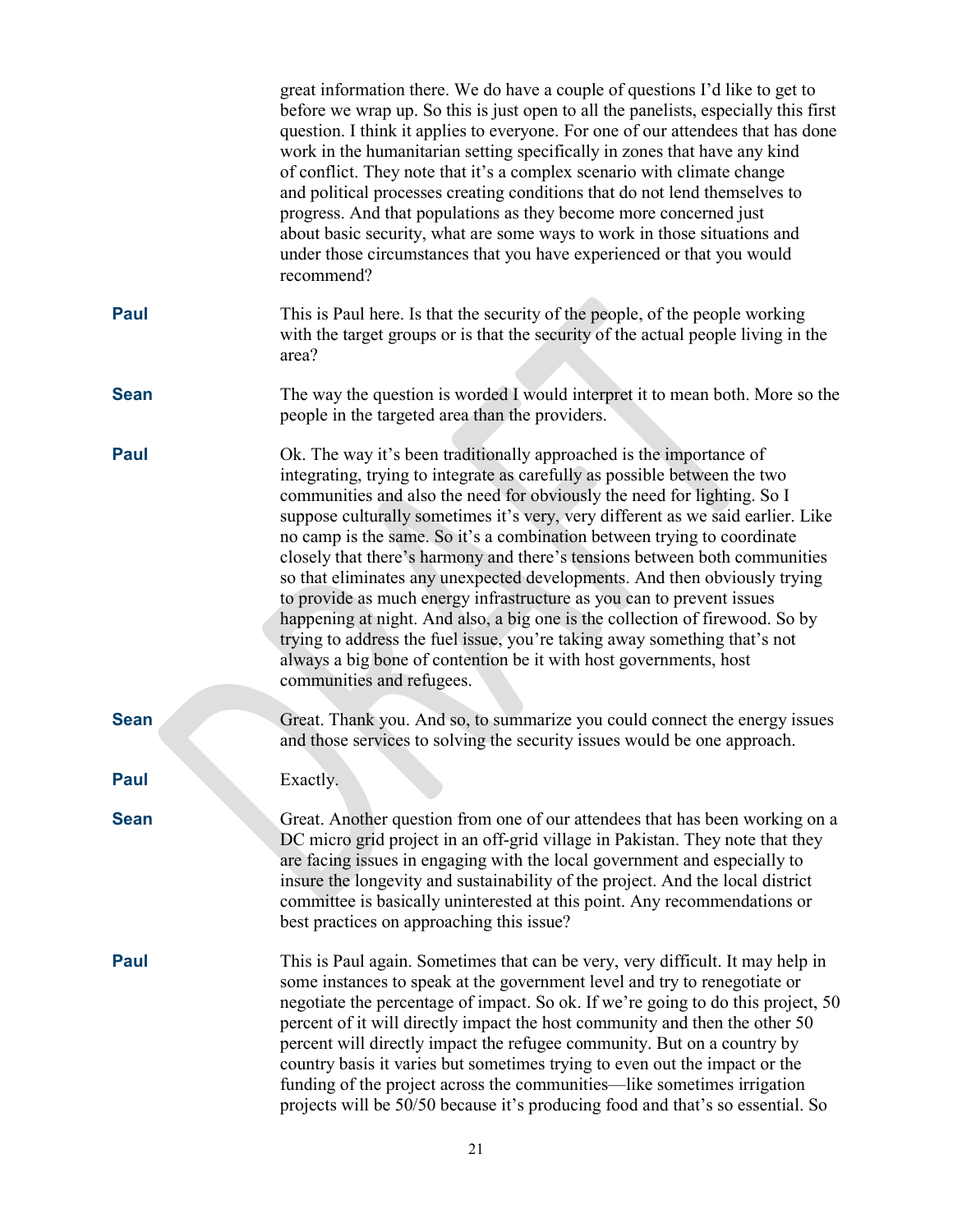|                 | sometimes things like that can help. That would be the only sort of case by<br>case example I would have. If anyone else has any suggestions.                                                                                                                                                                                                                                                                                                                                                                                                                                                                                                                                                                                                                                                                                                                                                                                                                                     |
|-----------------|-----------------------------------------------------------------------------------------------------------------------------------------------------------------------------------------------------------------------------------------------------------------------------------------------------------------------------------------------------------------------------------------------------------------------------------------------------------------------------------------------------------------------------------------------------------------------------------------------------------------------------------------------------------------------------------------------------------------------------------------------------------------------------------------------------------------------------------------------------------------------------------------------------------------------------------------------------------------------------------|
| <b>Kathleen</b> | This is Kathleen. I would just add that as with any partner that is troublesome<br>to negotiate with to find out where possible what the priorities of this<br>government are. SAFE has been fortunate to work with governments such as<br>the government of Rwanda and government of Ethiopia who are actually<br>quite amenable to solutions for refugees because they understand that it<br>directly impacts the environmental health of their country given the impact of<br>deforestation. So it's really just presenting a way of addressing this issue that<br>is absolutely within the government's interest whether that's promoting<br>environmental health in the long term or saving money in the long term,<br>making your argument on those grounds.                                                                                                                                                                                                                |
| <b>Sean</b>     | Great. Thank you, Kathleen.                                                                                                                                                                                                                                                                                                                                                                                                                                                                                                                                                                                                                                                                                                                                                                                                                                                                                                                                                       |
| <b>Olivier</b>  | Maybe another practical example we got in Vietnam while equipping a<br>village with a hybrid off grid system is that we negotiated with the local<br>authorities everything before the investment took place. Because we have to<br>realize that once the investment is made, your bargaining power is less. So<br>it's important that all of the conditions that will be necessary to fulfill at the<br>time of operations are agreed and put in writing before the investment is<br>made.                                                                                                                                                                                                                                                                                                                                                                                                                                                                                       |
| <b>Sean</b>     | Great. Thank you, Olivier. So we probably have time for about one more<br>question. We received a number regarding funding these projects so I'm<br>going to try to group them together into one more concise question. Could<br>you just explain, maybe everyone could just take a few seconds to explain<br>how their projects are typically funded? And then has anyone—there was a<br>lot of talk about donors as a funding mechanism. Has there been more work<br>recently into other business structures such as pay as you go? So just to recap<br>if everyone could just briefly say their general funding structure and then has<br>there been any advances on pay as you go structures?                                                                                                                                                                                                                                                                                 |
| <b>Kathleen</b> | Kathleen. I can—go ahead, Mason.                                                                                                                                                                                                                                                                                                                                                                                                                                                                                                                                                                                                                                                                                                                                                                                                                                                                                                                                                  |
| <b>Mason</b>    | Okay. I'll just quickly start with that. What we've typically in the<br>humanitarian sector have had either individual donors who want to do a<br>program or project with that or we've had NGOs procuring those. For the<br>investment in market based solutions we've done that as a company but we<br>know that it's not necessarily going to be the most profitable. But we've done<br>that on a sort of social responsibility side. We are like many solar companies<br>preparing to do our pay as you go technology and that would easily fit into<br>the entrepreneurial program. And those do allow people to climb an energy<br>ladder and it makes it easier for them to invest in and its becoming quite<br>successful across Africa and there's no reason why that wouldn't be<br>successful in the refugee camps as well. So but I haven't seen any support for<br>companies to go into refugee camps or to go into host communities in those<br>areas specifically. |